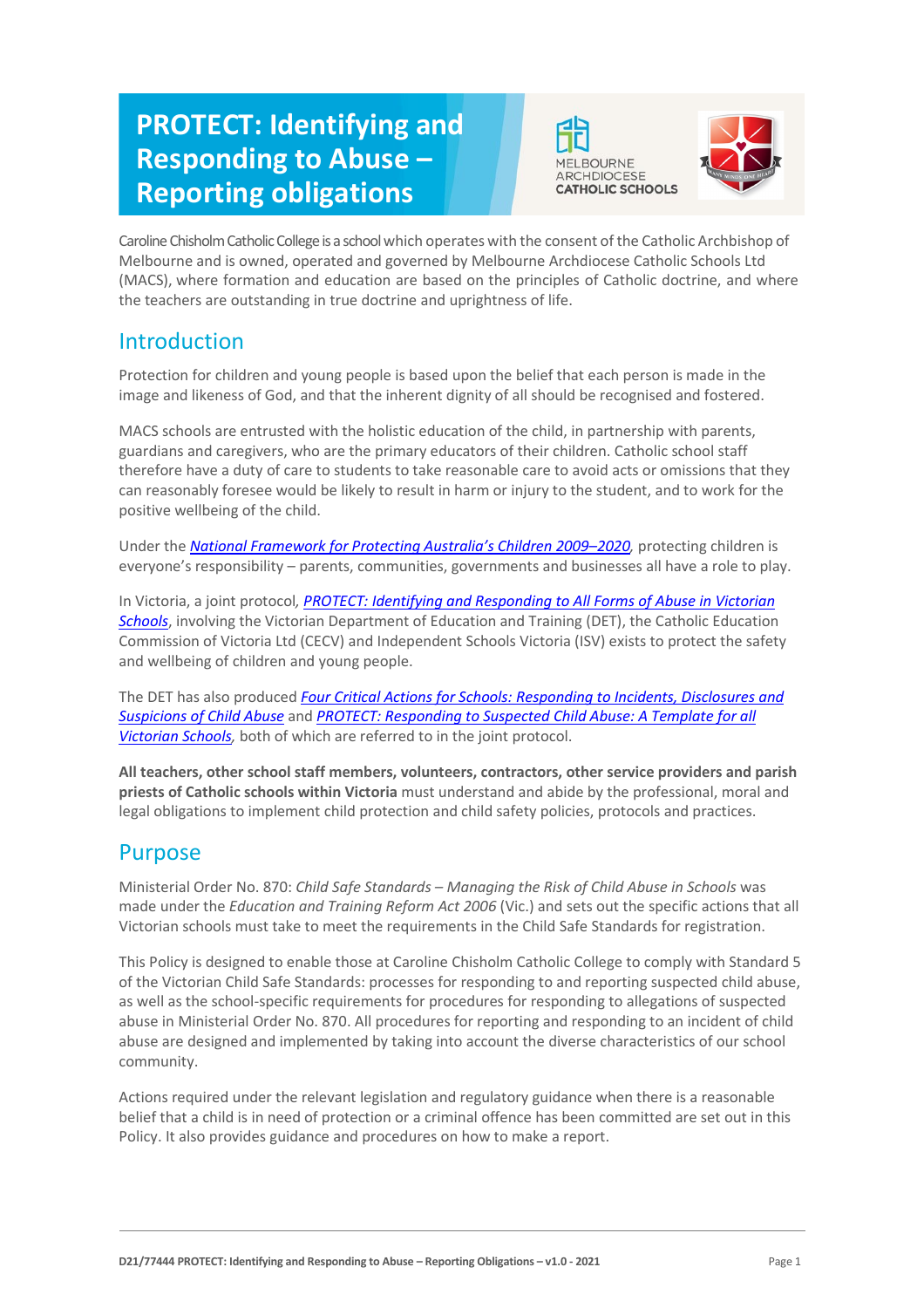This Policy assists staff at Caroline Chisholm Catholic College (which includes volunteers, contractors, other service providers and religious leaders including clergy) to:

- identify the indicators of a child or young person who may be in need of protection
- understand how a suspicion or reasonable belief is formed
- where possible, refer to the principles of the Victorian Charter of Human Rights and Responsibilities as best practice in respecting and protecting the basic rights, freedoms and responsibilities of members of the school community
- make a report about a child or young person who may be in need of protection
- comply with obligations under the Victorian Reportable Conduct Scheme
- comply with mandatory reporting obligations under child protection law
- comply with legal obligations relating to criminal child abuse and grooming under criminal law.

# Legislative and regulatory requirements

Caroline Chisholm Catholic College **and our governing body** must comply with the legal obligations that relate to managing the risk of child abuse under the *Children, Youth and Families Act 2005* (Vic.), the *Crimes Act 1958* (Vic.), the *Child Wellbeing and Safety Act 2005* (Vic.), the *Education and Training Reform Act 2006* (Vic.), the *Education and Training Reform Regulations 2017* (Vic.) and the *Family Violence Protection Act 2008* (Vic.).

The *Child Wellbeing and Safety Act 2005* (Vic.) introduced the seven Victorian Child Safe Standards, which aim to create a culture where protecting children from abuse is part of everyday thinking and practice. The Child Safe Standards were introduced in response to recommendations made by the *[Betrayal of Trust](http://www.parliament.vic.gov.au/file_uploads/Inquiry_into_Handling_of_Abuse_Volume_2_FINAL_web_y78t3Wpb.pdf)* report.

Child protection reporting obligations fall under six separate pieces of legislation with differing reporting requirements:

- the *Children, Youth and Families Act 2005* (Vic.)
- the *Education and Training Reform Act 2006* (Vic.)
- the *Education and Training Reform Regulations 2017* (Vic.)
- the *Crimes Act 1958* (Vic.)
- the *Family Violence Protection Act 2008* (Vic.)
- the *Wrongs Act 1958* (Vic.).

These legislative obligations exist in addition to moral and duty of care obligations, which require school community members to protect any child under their care and supervision from foreseeable harm.

Caroline Chisholm Catholic College is a prescribed Information Sharing Entity (ISE) meaning that, where legislated requirements are met, it is able to share confidential information with other ISEs to promote child wellbeing or safety under the Child Information Sharing Scheme (CISS) or the Family Violence Information sharing Scheme (FVISS).

# Definitions and obligations

# **Types of child abuse and indicators of harm**

Child abuse can take many forms. The perpetrator may be a parent, carer, school staff member, volunteer, another adult or even another child. The nature of child abuse is complex. The abuse may occur over time and potential risk indicators are often difficult to detect. Therefore, the legal obligations for reporting allegations of child abuse can vary depending on the circumstances of the incident.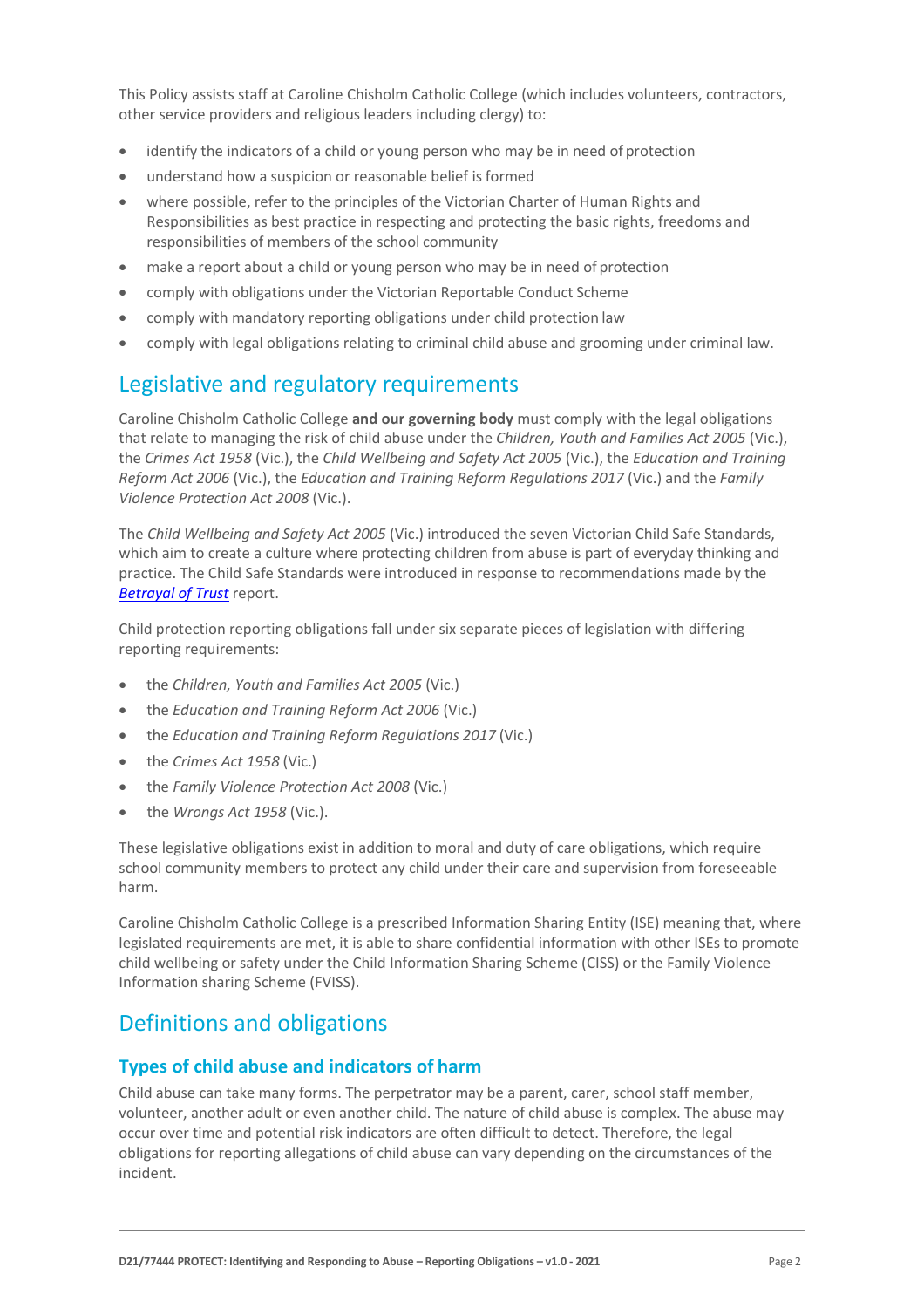Child abuse is defined in the *Child Wellbeing and Safety Act 2005* (Vic.) to include:

- sexual offences
- grooming offences under section 49M(1) of the *Crimes Act 1958* (Vic.)
- physical violence
- serious emotional or psychological harm
- serious neglect.

| <b>Sexual offences</b>                     | A sexual offence occurs when a person involves a child in sexual activity, or<br>deliberately puts the child in the presence of sexual behaviours that are<br>exploitative or inappropriate to the child's age and development. Sexual<br>offences are governed by the Crimes Act 1958 (Vic.). Sexual abuse can involve a<br>wide range of sexual activity and may include fondling, masturbation, oral sex,<br>penetration, voyeurism and exhibitionism. It can also include exploitation<br>through pornography or prostitution.                                                                                                          |
|--------------------------------------------|---------------------------------------------------------------------------------------------------------------------------------------------------------------------------------------------------------------------------------------------------------------------------------------------------------------------------------------------------------------------------------------------------------------------------------------------------------------------------------------------------------------------------------------------------------------------------------------------------------------------------------------------|
| Grooming                                   | Grooming refers to predatory conduct undertaken by an adult (18 years or over)<br>to prepare a child for sexual activity at a later time. It is a sexual offence under<br>section 49M of the Crimes Act 1958 (Vic.) carrying a maximum 10-year term of<br>imprisonment. Under section 49M, the adult's words or conduct must be<br>intended to facilitate the child engaging or being involved in the commission of,<br>or attempt to commit, a sexual offence by the adult or another adult.                                                                                                                                               |
| <b>Physical violence</b>                   | Physical violence occurs when a child suffers or is likely to suffer significant harm<br>from a non-accidental injury or injuries inflicted by another person. Physical<br>violence can be inflicted in many ways including beating, shaking, burning or<br>using weapons (such as belts and paddles). Physical harm may also be caused<br>during student fights.                                                                                                                                                                                                                                                                           |
| Serious emotional or<br>psychological harm | Serious emotional or psychological abuse may occur when a child is repeatedly<br>rejected, isolated or frightened by threats or the witnessing of family violence. It<br>also includes hostility, derogatory name-calling and put-downs, or persistent<br>coldness from a person, to the extent where the behaviour of the child is<br>disturbed or their emotional development is at serious risk of being impaired.<br>Serious emotional or psychological harm could also result from conduct that<br>exploits a child without necessarily being criminal, such as encouraging a child to<br>engage in inappropriate or risky behaviours. |
| <b>Serious neglect</b>                     | Neglect includes a failure to provide a child with an adequate standard of<br>nutrition, medical care, clothing, shelter or supervision. Significant neglect<br>causes harm to a child that is more than trivial or temporary. Serious neglect is<br>when the child is exposed to an extremely dangerous or life-threatening<br>situation and there is a continued failure to provide a child with the basic<br>necessities of life.                                                                                                                                                                                                        |
| <b>Family violence</b>                     | Family violence is defined under the Family Violence Protection Act 2008 (Vic.) to<br>include behaviour that causes a child to hear, witness or be exposed to the<br>effects of family violence such as abusive, threatening, controlling or coercive<br>behaviour. While family violence does not form part of the official definition of<br>'child abuse' in the Child Wellbeing and Safety Act 2005 (Vic.), the impact of<br>family violence on a child can be a form of child abuse, for example, where it<br>causes serious emotional or psychological harm to a child. A child can also be a<br>direct victim of family violence.     |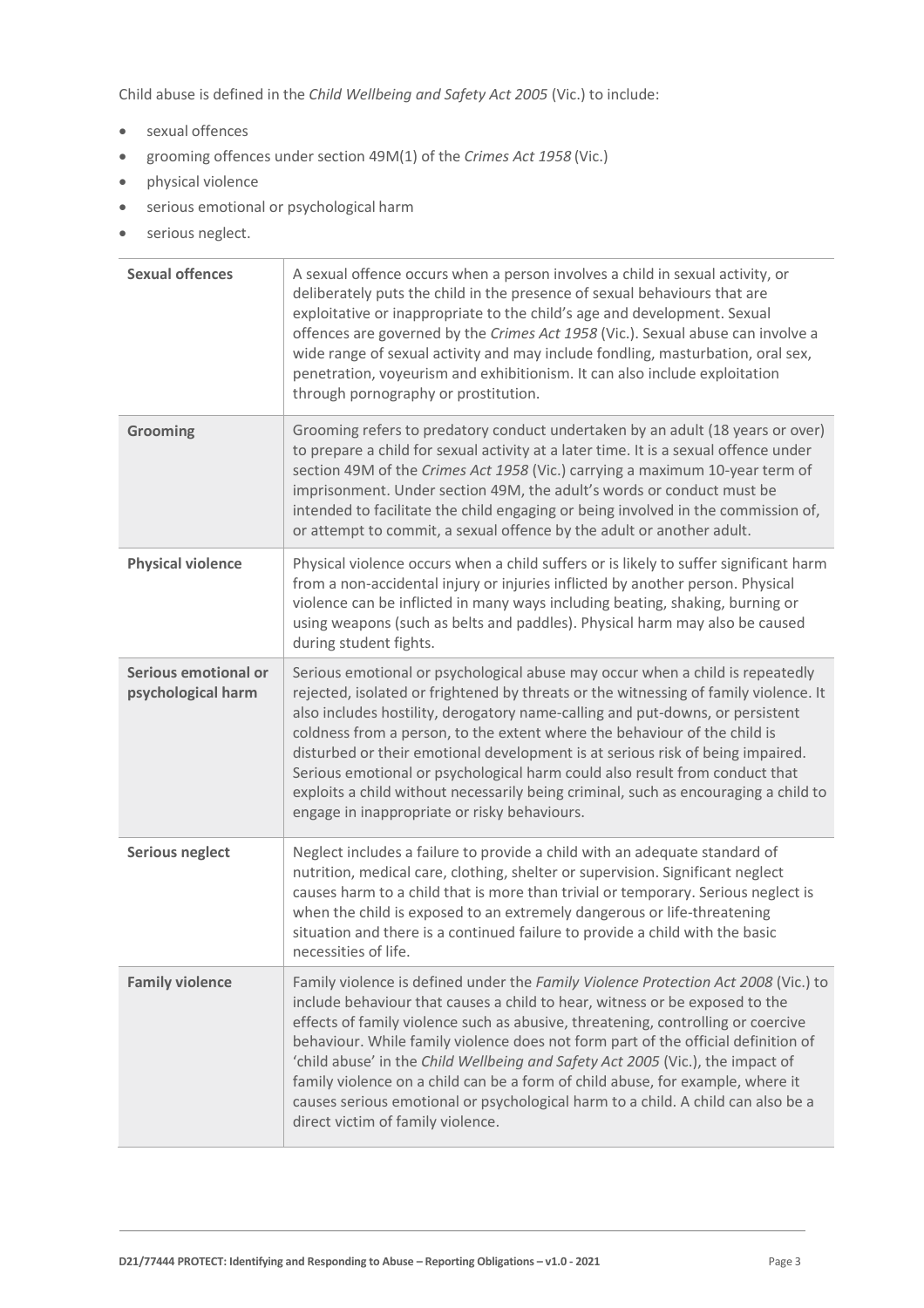Child abuse can have a significant effect on a child's physical, social, psychological or emotional health, development and wellbeing. The younger the child, the more vulnerable they are to abuse and the more serious the consequences are likely to be.

There can be physical or behavioural indicators of child abuse and neglect, or a combination of both. While the presence of a single indicator, or even several indicators, does not necessarily prove that abuse or neglect has occurred, the repeated occurrence of either a physical or behavioural indicator, or the occurrence of several indicators together, should alert school staff to the possibility of child abuse or neglect.

Child sexual abuse is more commonly perpetrated by someone who is known to and trusted by the child, and is also often someone highly trusted within their families, communities, schools and/or other institutions, such as the Church.

For further definitions of all types of child abuse, a comprehensive list of the indicators of harm and advice on identifying perpetrators of child sexual abuse, refer to the protocol *[PROTECT: Identifying and](https://www.education.vic.gov.au/Documents/about/programs/health/protect/ChildSafeStandard5_SchoolsGuide.pdf)  [Responding to All Forms of Abuse in Victorian Schools](https://www.education.vic.gov.au/Documents/about/programs/health/protect/ChildSafeStandard5_SchoolsGuide.pdf)[.](http://www.education.vic.gov.au/Documents/about/programs/health/protect/ChildSafeStandard5_SchoolsGuide.pdf)*

# **Sources of child protection reporting obligations**

### *Children, Youth and Families Act 2005* **(Vic.)**

#### *Mandatory reporting*

Mandatory reporting is a legal requirement under the *Children, Youth and Families Act 2005* (Vic.) to protect children from harm relating to physical injury and sexual abuse. A child, for the purpose of the relevant parts of this Act, is any person who is under the age of **17 years**. In Victorian schools, registered teachers, school principals, early childhood workers, registered psychologists, school counsellors and all people in religious ministry are mandated to report a reasonable belief of child physical or sexual abuse to child protection authorities. The report must be made as soon as practicable after forming the belief.

If, in the course of carrying out their duties, a mandatory reporter forms a **reasonable belief** that a child is in need of protection because the child has suffered, or is likely to suffer, significant harm as a result of physical injury or sexual abuse, and that the **child's parents are unwilling or unable to protect the child**, they must report that belief to the Department of Health and Human Services (DHHS) Child Protection and/or Victoria Police, including the information prescribed in *[PROTECT:](http://www.education.vic.gov.au/Documents/about/programs/health/protect/PROTECT_Responding_TemplateSchools.pdf)  [Responding to Suspected Child Abuse: A Template for all Victorian Schools](http://www.education.vic.gov.au/Documents/about/programs/health/protect/PROTECT_Responding_TemplateSchools.pdf)*, as soon as possible after forming the belief.

A subsequent report must be made on each occasion on which the mandatory reporter becomes aware of further reasonable grounds for the belief and even if the reporter knows that another report has been made concerning the same child and suspected abuse.

The threshold for reporting child protection incidents, disclosures, concerns or suspicions has been set deliberately low by the joint protocol *[PROTECT: Identifying and Responding to All Forms of Abuse in](http://www.education.vic.gov.au/Documents/about/programs/health/protect/ChildSafeStandard5_SchoolsGuide.pdf)  [Victorian Schools](http://www.education.vic.gov.au/Documents/about/programs/health/protect/ChildSafeStandard5_SchoolsGuide.pdf)*[. T](http://www.education.vic.gov.au/Documents/about/programs/health/protect/ChildSafeStandard5_SchoolsGuide.pdf)his protocol focuses on *[Four Critical Actions](http://www.education.vic.gov.au/Documents/about/programs/health/protect/FourCriticalActions_ChildAbuse.pdf)* **(refer to Child Abuse Support Resource 1)** that all our school staff must take if they form a suspicion or reasonable belief that child abuse has occurred, or that a child is at risk of suffering abuse.

#### <span id="page-3-0"></span>*Reasonable belief*

Where Caroline Chisholm Catholic College staff members are concerned about the safety and wellbeing of a child or young person, they must assess that concern to determine if a report should be made to the relevant agency. If a staff member has witnessed potentially abusive behaviour, has a suspicion or has received a disclosure of child abuse, they must determine whether these observations or receipt of such information have caused the staff member to form a reasonable belief.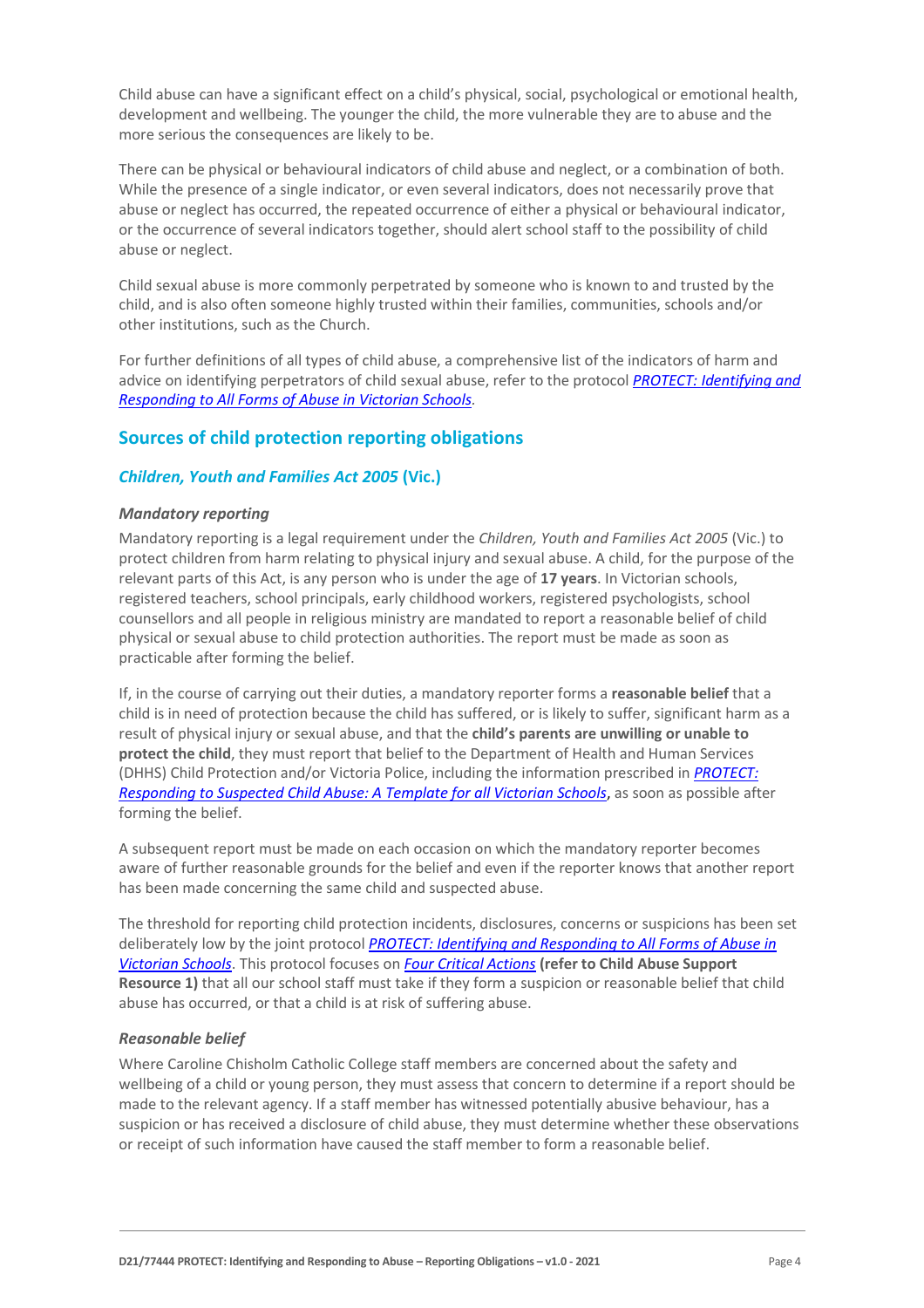A reasonable belief or a belief on reasonable grounds is not the same as having proof, but is more than rumour or speculation. **A reasonable belief is formed if a reasonable person in the same position would have formed the belief on the same grounds.**

A reasonable belief might be formed if:

- a child states that they have been physically or sexually abused
- any person tells you that they believe someone has been abused; this may include a child who is talking about themselves
- you observe physical or behavioural indicators of abuse, as described in *[PROTECT: Identifying and](http://www.education.vic.gov.au/Documents/about/programs/health/protect/ChildSafeStandard5_SchoolsGuide.pdf)  [Responding to All Forms of Abuse in Victorian Schools](http://www.education.vic.gov.au/Documents/about/programs/health/protect/ChildSafeStandard5_SchoolsGuide.pdf)*
- a child or young person exhibits sexually abusive or age-inappropriate behaviour(s)
- professional observations of the child's behaviour or development cause you to form abelief that the child has been physically or sexually abused, or is likely to be abused.

While any indicators of possible child abuse or neglect are concerning, it is important to understand that the presence of a number of indicators that suggest either physical or sexual abuse of a child may be sufficient to form a reasonable belief in a mandatory reporter's mind which **must** be reported.

### *Child Wellbeing and Safety Act 2005* **(Vic.)**

#### *Reportable conduct*

The Reportable Conduct Scheme was created under the *Child Wellbeing and Safety Act 2005* (Vic.) and requires the head of entity, the Executive Director of MACS, to notify the Commission for Children and Young People (CCYP) if an allegation of reportable conduct (a reportable allegation) is made against one of its employees.

**Employees** can include a principal, teacher, administrative or corporate staff member, board or school council employee, contractor, volunteer, school doctor/nurse/medical professional, allied health staff member, or minister of religion or religious leader. It may also include former employees.

**Reportable conduct** is defined under the *Child Wellbeing and Safety Act 2005* (Vic.) to mean a sexual offence, sexual misconduct or physical violence committed against, with or in the presence of a child, behaviour causing significant emotional or psychological harm to a child, or significant neglect of a child.

A **reportable allegation** means any information that leads a person to form a reasonable belief that an employee has committed reportable conduct or misconduct that may involve reportable conduct, whether or not the conduct or misconduct is alleged to have occurred within the course of the person's employment.

The Reportable Conduct Scheme imposes obligations on the head of entity (governing authority). For Caroline Chisholm Catholic College, the Executive Director of our governing body MACS, through our Principal, will:

- have in place systems to prevent reportable conduct and, if reportable conduct is alleged, to ensure allegations are brought to the attention of the Executive Director at the earliest opportunity for investigation and response
- ensure that the CCYP is notified and given updates on the organisation's response to an allegation by contacting the Employee Relations Unit on 03 9267 0431 or [ceoir@macs.vic.edu.au](mailto:ceoir@macs.vic.edu.au)
- report to Victoria Police as soon as they become aware that a reportable allegation may involve suspected child abuse or criminal conduct.

Reportable conduct may also include historical reportable allegations. More guidance can be found in *[Reportable Conduct Scheme –](https://ccyp.vic.gov.au/assets/resources/RCSInfoSheetUpdates/Historical-Allegations-110718.pdf) Historical allegations*.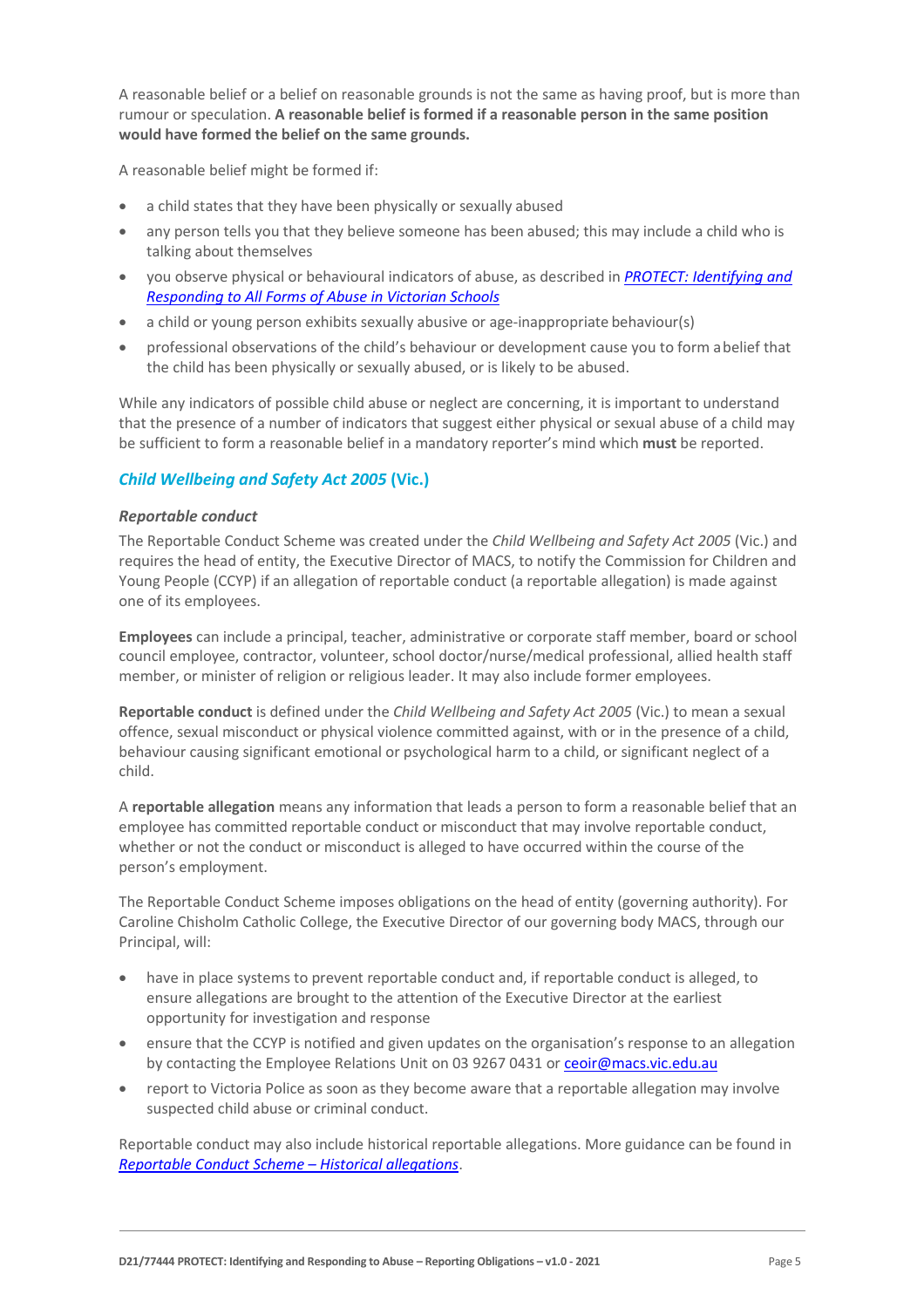All school staff are required to notify the Principal or, if the Principal is involved in the allegation, a member of the Leadership Team, Regional General Manager or the Executive Director, if they have a reportable allegation. The Principal or a member of the Leadership Team or Regional General Manager (as applicable) must notify the MACS Employee Relations Unit of the allegation of reportable conduct as soon as possible, which in turn will immediately notify the Executive Director.

The Reportable Conduct Scheme does not change mandatory reporting or other reporting obligations, including internal reporting and reporting criminal behaviour to Victoria Police. Reportable conduct reporting should be done in addition to these other reporting obligations.

**All allegations of reportable conduct must be referred to the MACS Employee Relations Unit** as soon as a Principal or a member of the Leadership Team, or Regional General Manager (as applicable) becomes aware of it. For further support and advice regarding reporting conduct at Caroline Chisholm Catholic College under the Reportable Conduct Scheme, contact the MACS Employee Relations Unit on 03 9267 0431 o[r ceoir@macs.vic.edu.au.](mailto:ceoir@macs.vic.edu.au)

# *Crimes Act 1958* **(Vic.)**

In response to the *[Betrayal of Trust](http://www.parliament.vic.gov.au/file_uploads/Inquiry_into_Handling_of_Abuse_Volume_2_FINAL_web_y78t3Wpb.pdf)* report, three criminal offences were introduced under the *Crimes Act 1958* (Vic.):

- **[failure to disclose offence](http://www.justice.vic.gov.au/home/safer%2Bcommunities/protecting%2Bchildren%2Band%2Bfamilies/failure%2Bto%2Bdisclose%2Boffence)**, which requires adults to report to Victoria Police a reasonable belief that a sexual offence has been committed against a child by another adult
- [failure to protect offence](http://www.justice.vic.gov.au/home/safer%2Bcommunities/protecting%2Bchildren%2Band%2Bfamilies/failure%2Bto%2Bprotect%2Boffence), which applies to people in positions of authority within organisations, who knew of a risk of child sexual abuse by someone in the organisation and failed to reduce or remove the risk
- **[grooming offence](http://www.justice.vic.gov.au/home/safer%2Bcommunities/protecting%2Bchildren%2Band%2Bfamilies/grooming%2Boffence)**, which targets communication with a child or their parents with the intent of committing child sexual abuse.

#### <span id="page-5-0"></span>*Failure to disclose*

Any staff member at Caroline Chisholm Catholic College who forms a reasonable belief that a sexual offence has been committed in Victoria by an adult against a child under 16 must disclose that information to Victoria Police.

Failure to disclose the information to Victoria Police is a criminal offence under section 327 of the *Crimes Act 1958* (Vic.) and applies to **all adults (18 years and over)** in Victoria, not just professionals who work with children.

The obligation is to disclose that information to Victoria Police as soon as it is practicable to do so, except in limited circumstances such as where the information has already been reported to DHHS Child Protection.

**Refer to Child Abuse Support Resource 2** for more information on when to report a concern that a child or young person has been sexually abused, or is in need of protection from sexual abuse.

For further information about the failure to disclose offence, see the Department of Justice and Community Safety's ['Failure to disclose offence'](https://www.justice.vic.gov.au/safer-communities/protecting-children-and-families/failure-to-disclose-offence) webpage and *[Betrayal of Trust: Fact Sheet](https://www.justice.vic.gov.au/sites/default/files/embridge_cache/emshare/original/public/2020/06/c5/7f42d28f3/betrayal_of_trust-organisational_duty_fact_sheet_2018%20.doc)*.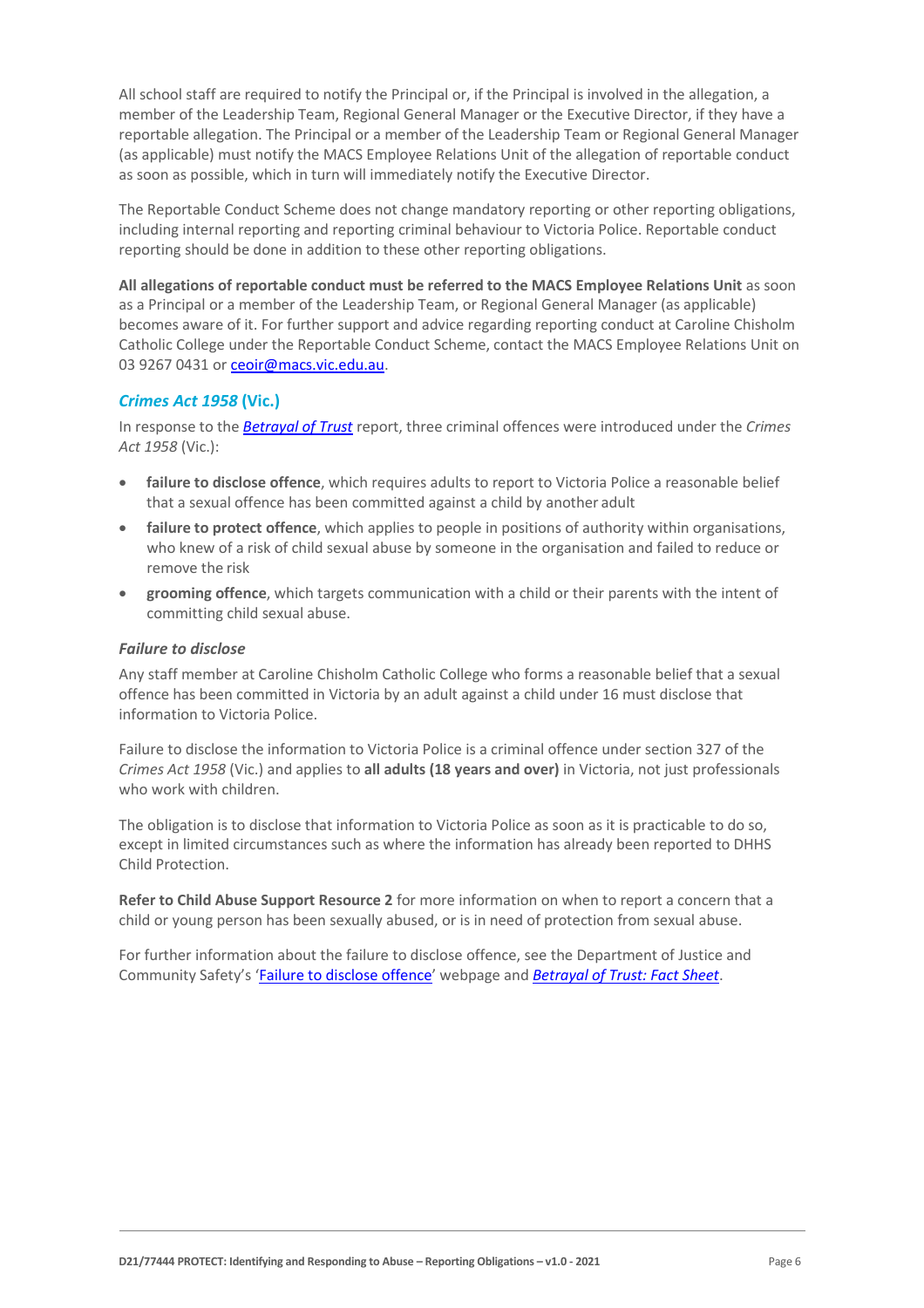#### *Failure to protect*

Any staff member at Caroline Chisholm Catholic College in a position of authority who has the power or responsibility to remove risk, and becomes aware that an adult associated with the school (such as an employee, contractor, volunteer, sport coach or visitor) poses a risk of sexual abuse to a child **under 16** who is in the care or supervision of the school, must take all reasonable steps to reduce or remove that risk. At Caroline Chisholm Catholic College, this will include the Principal and Leadership Team.

Failure to take reasonable steps to protect a child in the school from the risk of sexual abuse from an adult associated with the school is a criminal offence under section 49O(1) of the *Crimes Act 1958* (Vic.).

For further information about the failure to protect offence, see the Department of Justice and Community Safety's ['Failure to protect' w](https://www.justice.vic.gov.au/safer-communities/protecting-children-and-families/failure-to-protect-a-new-criminal-offence-to)ebpage and *[Betrayal of Trust: Fact Sheet](https://www.justice.vic.gov.au/sites/default/files/embridge_cache/emshare/original/public/2020/06/e0/4460c5147/failure_to_protect_betrayal_of_trust_factsheet_2017.pdf)*.

#### *Grooming*

The offence of grooming prohibits predatory conduct designed to prepare or 'groom' a child for future sexual activity and is contained in section 49M(1) of the *Crimes Act 1958* (Vic.). The offence applies to communication with children **under 16 years**.

Grooming can be conducted in person or online, for example via interaction through social media, web forums and emails. The offence can be committed by any person aged 18 years or over. It does not apply to communication between people who are both under 18 years of age.

For further information about the grooming offence, see the Department of Justice and Community Safety's ['Grooming offence'](https://www.justice.vic.gov.au/safer-communities/protecting-children-and-families/grooming-offence) webpage and *[Betrayal of Trust: Factsheet](https://www.justice.vic.gov.au/sites/default/files/embridge_cache/emshare/original/public/2020/06/e6/ea73d4b66/grooming_betrayal_of_trust_factsheet_2017.pdf)*.

For more information about managing and responding to the risk of abuse, see the DET's 'Student [Sexual Offending and Problem Sexual Behaviour'](https://www2.education.vic.gov.au/pal/student-sexual-behaviours/policy) and ['Risk Management –](https://www2.education.vic.gov.au/pal/risk-management-schools/policy) Schools' webpages.

#### *Education and Training Reform Act 2006* **(Vic.) – child safety obligations**

From a child safety perspective, the key functions of the *Education and Training Reform Act 2006* (Vic.) are to:

- require Caroline Chisholm Catholic College to notify the Victorian Institute of Teaching (VIT) of action taken against a registered teacher or early childhood teacher in response to allegations of serious misconduct or if the school becomes aware that the teacher is currently charged with, or convicted or found guilty of, certain offences including sexual offences
- ensure compliance with the Victorian Child Safe Standards as a requirement of registration for all Victorian schools.

Caroline Chisholm Catholic College and our governing body must ensure that the care, safety and welfare of all students attending the school are in accordance with all applicable Victorian and Commonwealth laws, and that all staff employed at the school are advised of their obligations to child safety.

#### *Wrongs Act 1958* **(Vic.) and duty of care**

#### *Organisational duty of care*

The *Wrongs Act 1958* (Vic.) creates an organisational liability for child abuse for organisations that exercise care, supervision or authority over children. This is colloquially referred to as an 'organisational duty of care'.

We and our governing body owe a duty to take reasonable precautions to prevent the abuse (sexual or physical) of a child (under 18) by an individual associated with the school while the child is under the care, supervision or authority of the school.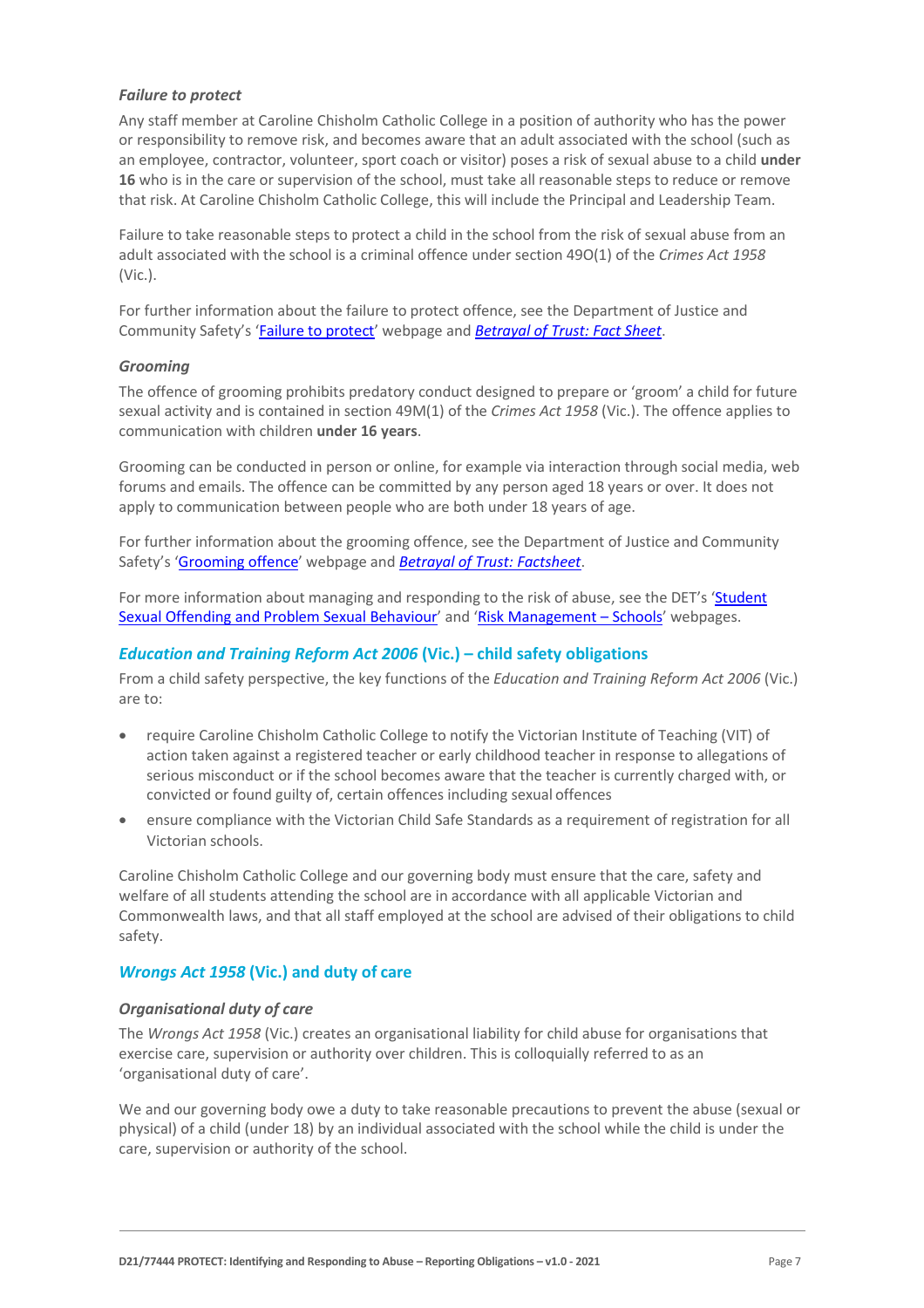Individuals associated with the school can include employees, volunteers, office holders, contractors, ministers of religion and religious leaders.

Reasonable precautions that a school could take are not defined in the *Wrongs Act 1958* (Vic.) but, as examples, the following measures are what courts have previously considered to be reasonable precautions in the context of organisational child abuse:

- conducting employment screening and reference checking
- providing supervision and training
- implementing systems to provide early warning of possible offences
- performing random and unannounced inspections to deter misconduct
- encouraging children and adults to notify authorities or parents about any signs of aberrant or unusual behaviour.

#### *School staff duty of care*

School staff have a duty to take reasonable steps to protect children and young people under their care and supervision from harm that is reasonably foreseeable (this duty applies to all school staff). The question of what constitutes reasonable steps will depend on the individual circumstances of each case.

A staff member may breach their duty of care towards a student if they fail to act in the way a reasonable or diligent professional would have acted in the same situation.

For more information on the scope of staff duty of care obligations and examples of reasonable steps they can take in relation to suspected child abuse, refer to the protocol *[PROTECT: Identifying and](http://www.education.vic.gov.au/Documents/about/programs/health/protect/ChildSafeStandard5_SchoolsGuide.pdf)  [Responding to All Forms of Abuse in Victorian Schools.](http://www.education.vic.gov.au/Documents/about/programs/health/protect/ChildSafeStandard5_SchoolsGuide.pdf)*

#### **Victorian Charter of Human Rights and Responsibilities**

While Victorian Catholic schools are not bound by the *Charter of Human Rights and Responsibilities Act 2006* (Vic.), the following principle should be noted:

School staff are required to respond to suspected child abuse with proper consideration for human rights and, when making decisions and taking actions in response to suspected child abuse, to act compatibly with human rights. This means that school staff should take into account the right to protection without discrimination, the right to protection from torture and cruel, inhuman or degrading treatment, and the right to privacy when responding to suspected child abuse.

# Required actions under this Policy

We and our governing body have a moral, legal and mission-driven responsibility to create nurturing school environments where children and young people are respected and their voices heard, and where they are safe and feel safe.

Our governing body and every person involved in Caroline Chisholm Catholic College has a responsibility to understand the important and specific role they have individually and collectively to ensure that the wellbeing and safety of all children and young people are at the forefront of all they do and every decision they make.

**It is our governing body's policy that all schools display the** *[Four Critical Actions for Schools:](http://www.education.vic.gov.au/Documents/about/programs/health/protect/FourCriticalActions_ChildAbuse.pdf)  [Responding to Incidents, Disclosures and Suspicions of Child Abuse](http://www.education.vic.gov.au/Documents/about/programs/health/protect/FourCriticalActions_ChildAbuse.pdf)* **diagram in staffrooms and other strategic areas of the school to ensure all school staff are aware of the actions to take as soon as they witness a child protection incident, receive a disclosure or form a reasonable suspicion or belief that a child has been, or is at risk of being, abused.**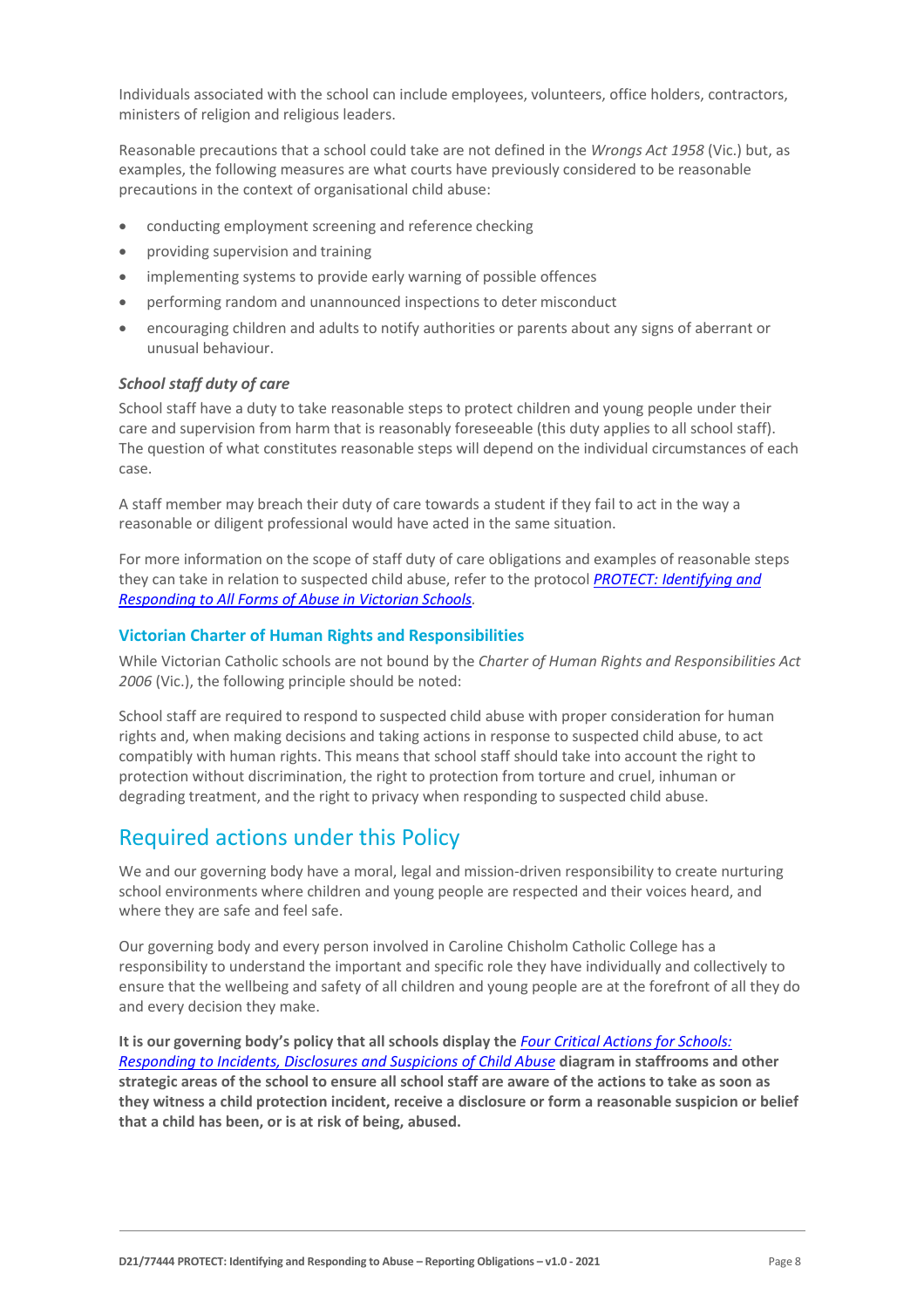# **Staff awareness and training**

All teachers, mandatory reporters and all other staff at Caroline Chisholm Catholic College will be made aware of and receive training in relation to their mandatory reporting obligations.

# **Responding to and reporting child protection concerns**

The approach to responding to and reporting child protection concerns in the joint protocol incorporates *[Four Critical Actions for Schools: Responding to Incidents, Disclosures and Suspicions of](http://www.education.vic.gov.au/Documents/about/programs/health/protect/FourCriticalActions_ChildAbuse.pdf)  [Child Abuse](http://www.education.vic.gov.au/Documents/about/programs/health/protect/FourCriticalActions_ChildAbuse.pdf)*

At Caroline Chisholm Catholic College, a staff member must act, and follow the Four Critical Actions, as soon as they become aware of a child protection incident – that is, when a child is experiencing, or is at risk of experiencing, abuse.

#### **Becoming aware of a child protection incident**

There are four main ways in which a school staff member may become aware that a child is experiencing, or is at risk of experiencing, abuse:

#### **1. Witnessing an incident**

If you witness an incident where you believe a child has been subjected to, or may be at risk of, abuse, including exposure to family violence, you must first take immediate action to protect the safety of the child or children involved and then refer to *[Four Critical Actions for Schools:](http://www.education.vic.gov.au/Documents/about/programs/health/protect/FourCriticalActions_ChildAbuse.pdf)  [Responding to Incidents, Disclosures and Suspicions of Child Abuse](http://www.education.vic.gov.au/Documents/about/programs/health/protect/FourCriticalActions_ChildAbuse.pdf)*.

#### **2. Forming a suspicion or reasonable belief**

All suspicions that a child has been, is being or is at risk of being abused must be taken seriously, including suspicions that the abuse is taking or may take place outside school grounds or areas. If your suspicion develops into a reasonable belief, you must act and refer to *[Four Critical Actions for](http://www.education.vic.gov.au/Documents/about/programs/health/protect/FourCriticalActions_ChildAbuse.pdf)  [Schools: Responding to Incidents, Disclosures and Suspicions of Child Abuse](http://www.education.vic.gov.au/Documents/about/programs/health/protect/FourCriticalActions_ChildAbuse.pdf)*.

#### **3. Receiving a disclosure about or from a current student**

All disclosures must be treated seriously. You should immediately refer to *[Four Critical Actions for](http://www.education.vic.gov.au/Documents/about/programs/health/protect/FourCriticalActions_ChildAbuse.pdf)  [Schools: Responding to Incidents, Disclosures and Suspicions of Child Abuse](http://www.education.vic.gov.au/Documents/about/programs/health/protect/FourCriticalActions_ChildAbuse.pdf)*.

#### **4. Receiving a disclosure about or from a formerstudent**

If you receive a disclosure from a former student about historical abuse, you must act. If the former student is currently of school age and attending a Victorian school, you must immediately refer to *[Four Critical Actions for Schools: Responding to Incidents, Disclosures and Suspicions of](http://www.education.vic.gov.au/Documents/about/programs/health/protect/FourCriticalActions_ChildAbuse.pdf)  [Child Abuse](http://www.education.vic.gov.au/Documents/about/programs/health/protect/FourCriticalActions_ChildAbuse.pdf)*[.](http://www.education.vic.gov.au/Documents/about/programs/health/protect/FourCriticalActions_ChildAbuse.pdf)

If the former student is no longer of school age or attending a Victorian school, you must still report the disclosure to [DFFS Child Protection](https://www.education.vic.gov.au/about/contact/Pages/reportingabuse.aspx)[.](http://www.education.vic.gov.au/about/contact/Pages/reportingabuse.aspx?Redirect=1)

#### *Notes and records*

Caroline Chisholm Catholic College staff members are to keep clear and comprehensive notes relating to incidents, disclosures and allegations of child abuse using *[PROTECT: Responding to Suspected Child](http://www.education.vic.gov.au/Documents/about/programs/health/protect/PROTECT_Responding_TemplateSchools.pdf)  [Abuse: A Template for all Victorian Schools](http://www.education.vic.gov.au/Documents/about/programs/health/protect/PROTECT_Responding_TemplateSchools.pdf)*.

Even if a Caroline Chisholm Catholic College staff member decides not to make a report, they must still accurately document their notes relating to the incident, disclosure or allegation of child abuse using *[PROTECT: Responding to Suspected Child Abuse: A Template for all Victorian Schools](http://www.education.vic.gov.au/Documents/about/programs/health/protect/PROTECT_Responding_TemplateSchools.pdf)*.

Notes and records must be kept securely on school grounds and must not be destroyed as they may be needed at a later time.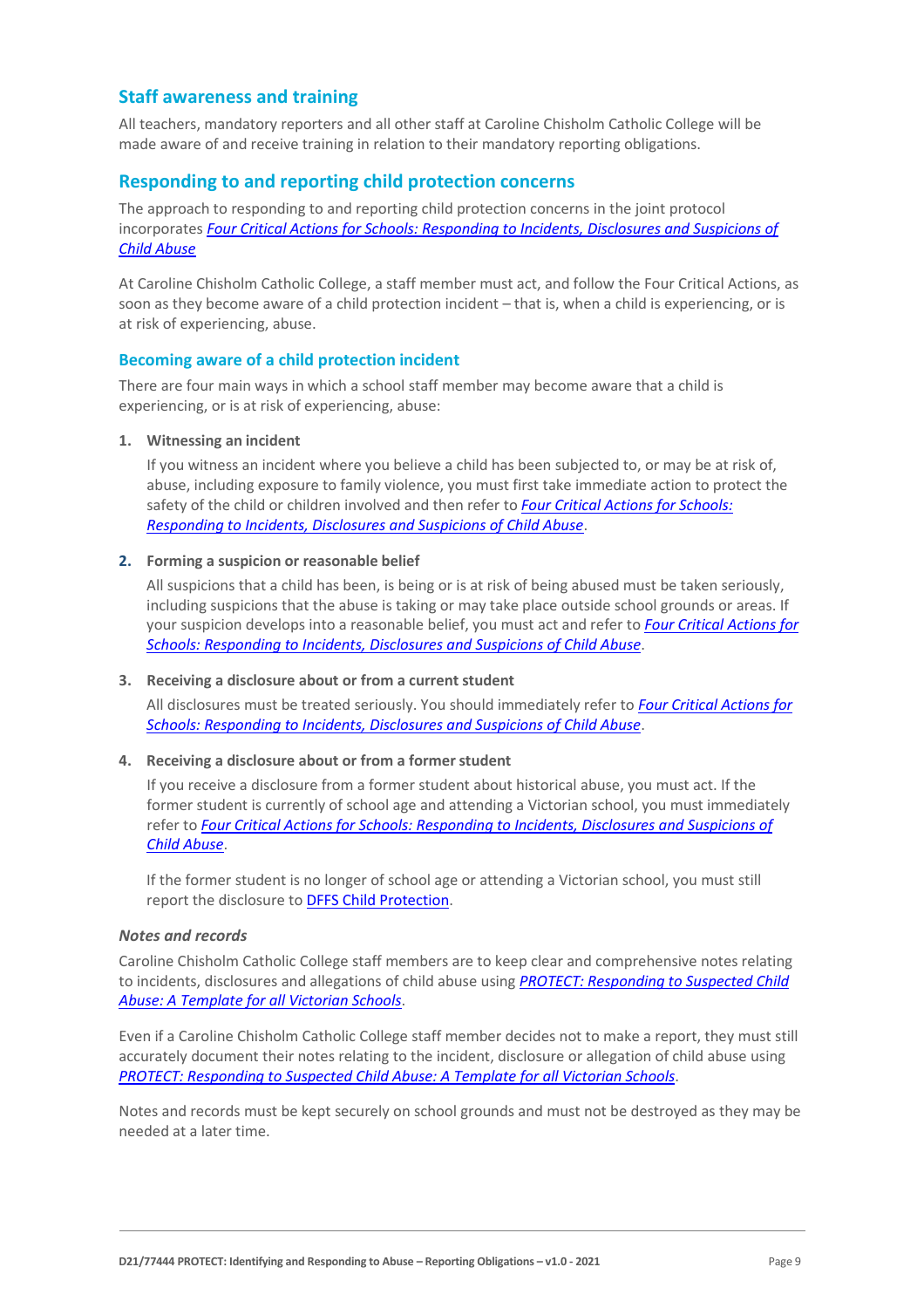#### *Disclosures*

It is the role of Caroline Chisholm Catholic College staff members to reassure and support a child or young person who makes a disclosure of abuse. However, school staff members should never promise to keep any disclosures confidential, as all disclosures of abuse must be reported.

The role of Caroline Chisholm Catholic College staff remains the same if disclosures are made by a parent/carer or a sibling, or if disclosures involve family violence.

For strategies on how to manage a disclosure, refer to *[PROTECT: Identifying and Responding to All](http://www.education.vic.gov.au/Documents/about/programs/health/protect/ChildSafeStandard5_SchoolsGuide.pdf)  [Forms of Abuse in Victorian Schools.](http://www.education.vic.gov.au/Documents/about/programs/health/protect/ChildSafeStandard5_SchoolsGuide.pdf)*

#### **The Four Critical Actions**

There are Four Critical Actions which must be taken when responding to and reporting a child protection incident, disclosure or suspicion:

- 1. Responding to an Emergency
- 2. Reporting to Authorities
- 3. Contacting Parents/Carers
- 4. Providing Ongoing Support.

#### *Critical Action 1: Responding to an Emergency*

This first step is only applicable if a child has just been abused or is at risk of immediate harm. If this is not the case, go straight to Critical Action 2: Reporting to Authorities.

If the child **has just been abused or is at risk of immediate harm**, you must take reasonable steps to protect the child, including:

- separating the alleged victim and others involved, ensuring that if the parties involved are all present at the school, they are supervised separately by a school staffmember
- arranging and providing urgent medical assistance where necessary, including administering first aid or calling 000 for an ambulance
- calling 000 for urgent police assistance if the person who is alleged to have engaged in the abuse poses an immediate risk to the health and safety of any person.

If the child protection incident has occurred at Caroline Chisholm Catholic College, staff should also ensure that reasonable steps are taken to preserve the environment, the clothing and other items, and to prevent any potential witnesses (including school staff members, volunteers and contractors) from discussing the incident until Victoria Police or relevant authorities arrive on the premises.

#### *Critical Action 2: Reporting to Authorities*

All forms and instances of suspected or alleged child abuse must be reported to the appropriate authority.

Once immediate health and safety concerns have been addressed, the Caroline Chisholm Catholic College staff member must take steps to report the incident, suspicion or disclosure of child abuse as soon as practicable. Failure to report physical and sexual child abuse may amount to a criminal offence.

There are different reporting procedures depending on:

- whether the source of the suspected or alleged abuse comes from within the school or within the family or community of the child
- the type of abuse.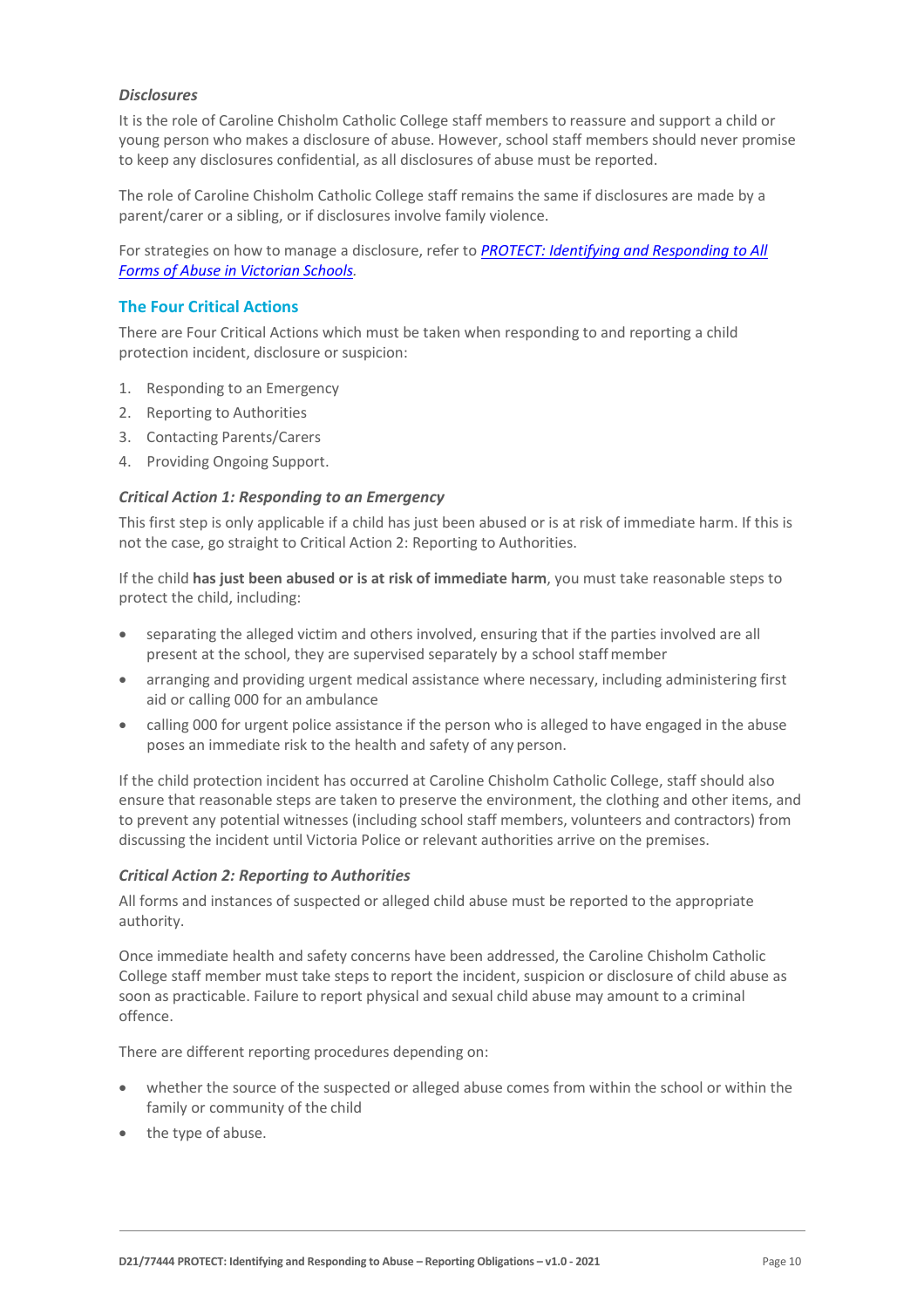In all cases, Caroline Chisholm Catholic College staff members must report internally to the Principal or, if the Principal is involved in the allegation, the Leadership Team.

Additionally:

- where the source of the abuse comes from within Caroline Chisholm Catholic College, that is, the suspected or alleged abuse involves a school staff member, volunteer, allied health professional, officer/office holder, contractor or visitor at Caroline Chisholm Catholic College, it must be reported to Victoria Police
- where the suspicion, belief or disclosure relates to sexual abuse or grooming, it must be reported to Victoria Police
- where the source of the abuse comes from within the family or community and is not sexual abuse or grooming, it must be reported to DHHS Child Protection.

The DHHS and DET have deliberately set a low threshold for the formation of a 'reasonable belief'. For more information, refer to the [Reasonable belief](#page-3-0) section of this Policy.

*[Four Critical Actions for Schools: Responding to Incidents, Disclosures and Suspicions of Child Abuse](http://www.education.vic.gov.au/Documents/about/programs/health/protect/FourCriticalActions_ChildAbuse.pdf)* requires all school staff to report all incidents, suspicions and disclosures of abuse as soon as possible to the relevant authorities.

#### *How to make a mandatory report*

The table below describes the information to include when making a **mandatory report** about child abuse or child protection concerns. If a child is at immediate risk of harm, contact Victoria Police immediately.

| <b>Making a Mandatory Report</b> |                                                                                                                                                                                                   |  |
|----------------------------------|---------------------------------------------------------------------------------------------------------------------------------------------------------------------------------------------------|--|
| <b>Step</b>                      | <b>Description</b>                                                                                                                                                                                |  |
| 1. Keep notes                    | Keep comprehensive notes that are dated and include the following information:                                                                                                                    |  |
|                                  | a description of the concerns (e.g. physical injuries, student behaviour)<br>$\bullet$                                                                                                            |  |
|                                  | the source of those concerns (e.g. observation, report from child or another<br>٠<br>person)                                                                                                      |  |
|                                  | the actions taken as a result of the concerns (e.g. consultation with the principal,<br>$\bullet$<br>report to DFFH Child Protection, etc.).                                                      |  |
|                                  | Caroline Chisholm Catholic College staff can use the template provided in <i>PROTECT</i> :<br>Responding to Suspected Child Abuse: A Template for all Victorian Schools to record<br>their notes. |  |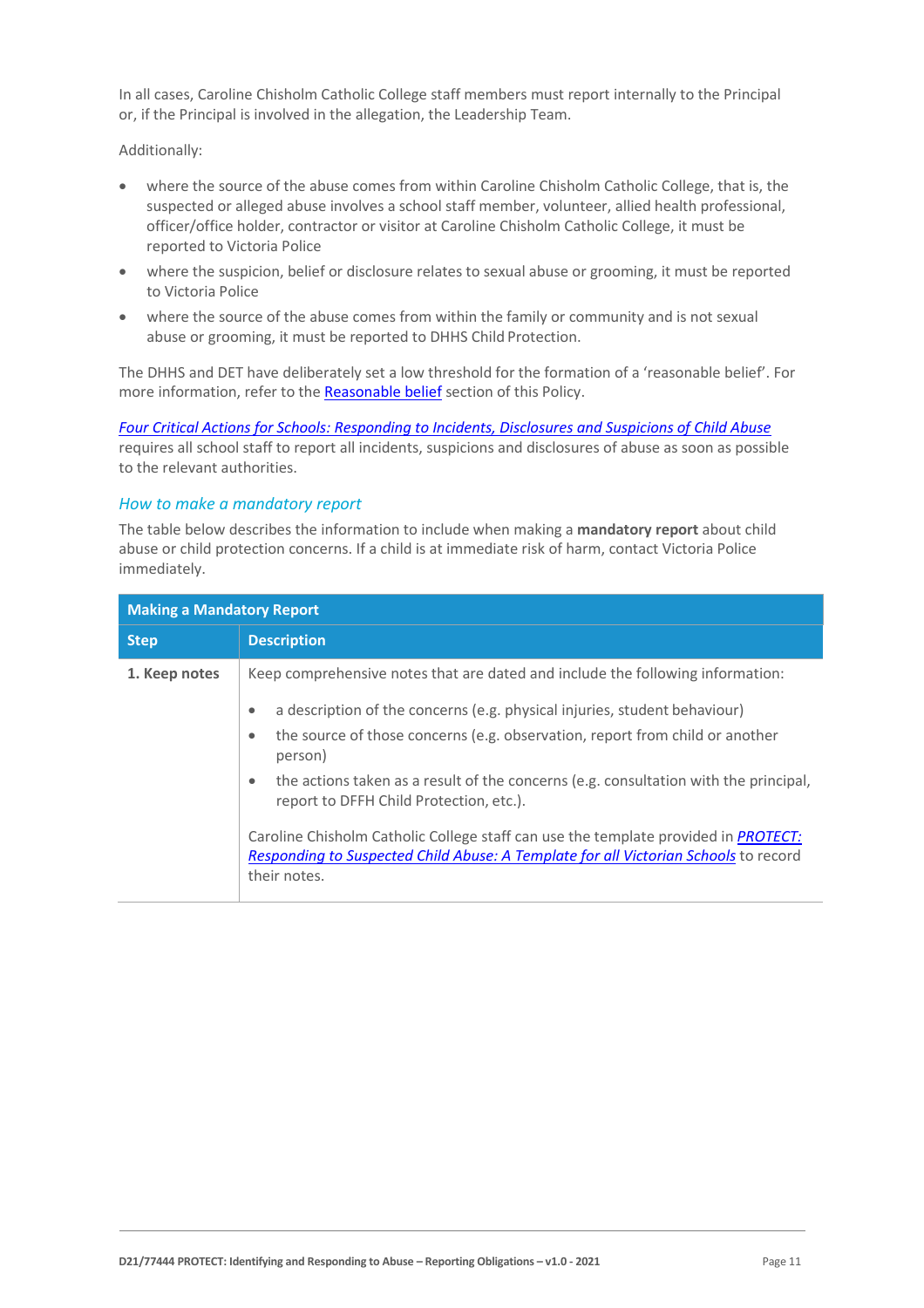| <b>Making a Mandatory Report</b> |                                                                                                                                                                                                                                                                                                                             |  |
|----------------------------------|-----------------------------------------------------------------------------------------------------------------------------------------------------------------------------------------------------------------------------------------------------------------------------------------------------------------------------|--|
| <b>Step</b>                      | <b>Description</b>                                                                                                                                                                                                                                                                                                          |  |
| 2. Discuss<br>concerns           | Due to the complexity of child abuse incidents, disclosures and suspicions, it is<br>recommended that concerns and observations regarding suspected physical or sexual<br>abuse of a child are discussed with the Principal or a member of the Leadership Team<br>and/or via the MACS Student Wellbeing Information Line.   |  |
|                                  | This is not a legal requirement; however, it will help to ensure support is provided to<br>all involved in matters of this nature. The confidentiality of these discussions must be<br>maintained.                                                                                                                          |  |
|                                  | You should then make your own assessment about whether you are required to make<br>a report about the child or young person and to whom the report should be made.                                                                                                                                                          |  |
|                                  | It is important to remember that the duty to report abuse or suspicions of abuse<br>exists even if the Principal, member of the Leadership Team or a representative of<br>MACS advises you not to proceed with reporting suspected abuse.                                                                                   |  |
| 3. Gather and<br>document        | Gather the relevant information necessary to make the report. This should include<br>the following:                                                                                                                                                                                                                         |  |
| information                      | full name, date of birth and residential address of the child or young person<br>$\bullet$                                                                                                                                                                                                                                  |  |
|                                  | details of the concerns and the reasons for those concerns<br>$\bullet$                                                                                                                                                                                                                                                     |  |
|                                  | your involvement with the child or young person<br>$\bullet$                                                                                                                                                                                                                                                                |  |
|                                  | details of any other agencies which may be involved with the child or young<br>$\bullet$<br>person.                                                                                                                                                                                                                         |  |
|                                  | This information should be collected and documented using <b>PROTECT: Responding to</b><br>Suspected Child Abuse: A Template for all Victorian Schools. The template is to be<br>used to record as much information as possible to provide when you make your<br>report to either Victoria Police or DFFH Child Protection. |  |
|                                  | It is critical that completing the template does not impact on reporting times - if a<br>child is in immediate danger, Caroline Chisholm Catholic College staff need to report<br>the matter to Victoria Police immediately.                                                                                                |  |
| 4. Make the                      | To report concerns which are life-threatening, phone 000 or the local police station.                                                                                                                                                                                                                                       |  |
| report                           | Where the source of the abuse comes from within Caroline Chisholm Catholic<br>College, that is, the suspected or alleged abuse involves a Caroline Chisholm Catholic<br>College staff member, volunteer, allied health practitioner, officer/office holder,<br>contractor or visitor at the school:                         |  |
|                                  | contact Victoria Police, which will contact DFFH Child Protection when<br>$\bullet$<br>appropriate                                                                                                                                                                                                                          |  |
|                                  | report internally to:<br>$\bullet$                                                                                                                                                                                                                                                                                          |  |
|                                  | the Principal, or the Leadership Team if the Principal is involved in the<br>allegation                                                                                                                                                                                                                                     |  |
|                                  | MACS Student Wellbeing Information Line (9267 0228).                                                                                                                                                                                                                                                                        |  |
|                                  | Where the source of the suspected or alleged abuse comes from within the child's<br>family or community, you must:                                                                                                                                                                                                          |  |
|                                  | report sexual abuse and grooming to Victoria Police<br>$\bullet$                                                                                                                                                                                                                                                            |  |
|                                  |                                                                                                                                                                                                                                                                                                                             |  |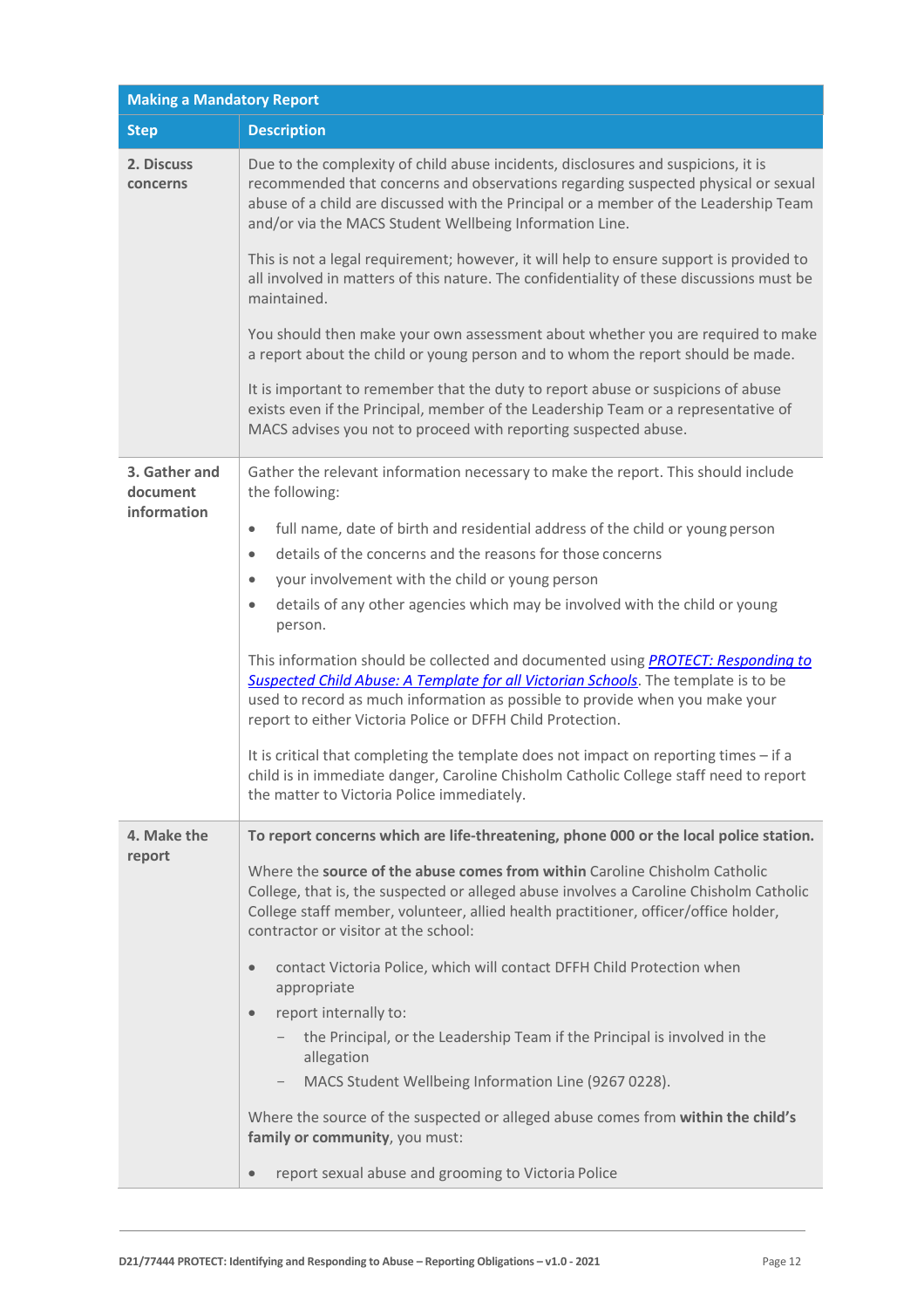| <b>Making a Mandatory Report</b>                          |                                                                                                                                                                                                                                                                                                                                                                                                                                                                                                                                                                                                                                                                                                                       |  |
|-----------------------------------------------------------|-----------------------------------------------------------------------------------------------------------------------------------------------------------------------------------------------------------------------------------------------------------------------------------------------------------------------------------------------------------------------------------------------------------------------------------------------------------------------------------------------------------------------------------------------------------------------------------------------------------------------------------------------------------------------------------------------------------------------|--|
| <b>Step</b>                                               | <b>Description</b>                                                                                                                                                                                                                                                                                                                                                                                                                                                                                                                                                                                                                                                                                                    |  |
|                                                           | report the matter to <b>DFFH Child Protection</b> if you consider the child to be in need<br>$\bullet$<br>of protection due to child abuse, or that they have been, are being or are at risk<br>of being harmed due to any form of abuse, including family violence. If after<br>hours, call the Child Protection Emergency Service on 13 12 78<br>report internally to:<br>$\bullet$<br>the Principal, or a member of the Leadership Team if the Principal is<br>unavailable<br>MACS Student Wellbeing Information Line (9267 0228).                                                                                                                                                                                 |  |
| 5. Document<br>written records<br>of report               | Make a written record of the report, including the following information:<br>the date and time of the report, and a summary of what was reported<br>$\bullet$<br>the name and position of the person who made the report, and the person who<br>$\bullet$<br>received the report.<br>The information initially recorded in PROTECT: Responding to Suspected Child Abuse:<br>A Template for all Victorian Schools and any additional information provided to either<br>Victoria Police or DFFH Child Protection are to be stored securely and maintained<br>indefinitely by Caroline Chisholm Catholic College to ensure that records are<br>accessible upon request by external authorities investigating the matter. |  |
| <b>6. Additional</b><br>steps for<br>overseas<br>students | Where a child protection incident, disclosure or suspicion involves an international<br>student at the school and the school has issued a Confirmation of Appropriate<br>Accommodation and Welfare (CAAW) letter for that student (thereby assuming<br>responsibility for the child's accommodation, support and general welfare), the<br>school will also need to contact the Victorian Registration and Qualifications<br>Authority (VRQA).                                                                                                                                                                                                                                                                         |  |

# *Reporting that is non-mandatory*

Caroline Chisholm Catholic College staff members, volunteers, contractors and other service providers who are not mandatory reporters nevertheless have professional and moral (and sometimes legal) obligations to report a child protection incident, disclosure or suspicion. Please refer to Caroline Chisholm Catholic College protocols in relation to reporting a child protection incident, disclosure or suspicion that is not the subject of a mandatory reporting obligation.

# *How to report allegations of reportable conduct*

The table below describes the information to include when making **an allegation of reportable conduct** about an employee (persons engaged by the entity such as volunteers, contractors, office holders, board members, board committee members, school advisory council members and officers of a religious body) at the school. The Reportable Conduct Scheme is in addition to a Caroline Chisholm Catholic College staff member's mandatory reporting or criminal reporting obligations. Reference should also be made to the Reportable Conduct Policy if an allegation of reportable conduct is made.

Any allegations of criminal conduct, including physical violence, significant emotional or psychological abuse, sexual offences and significant neglect must be reported to Victoria Police as the priority. However, school staff members may find they also need to make an allegation of reportable conduct for the same incident.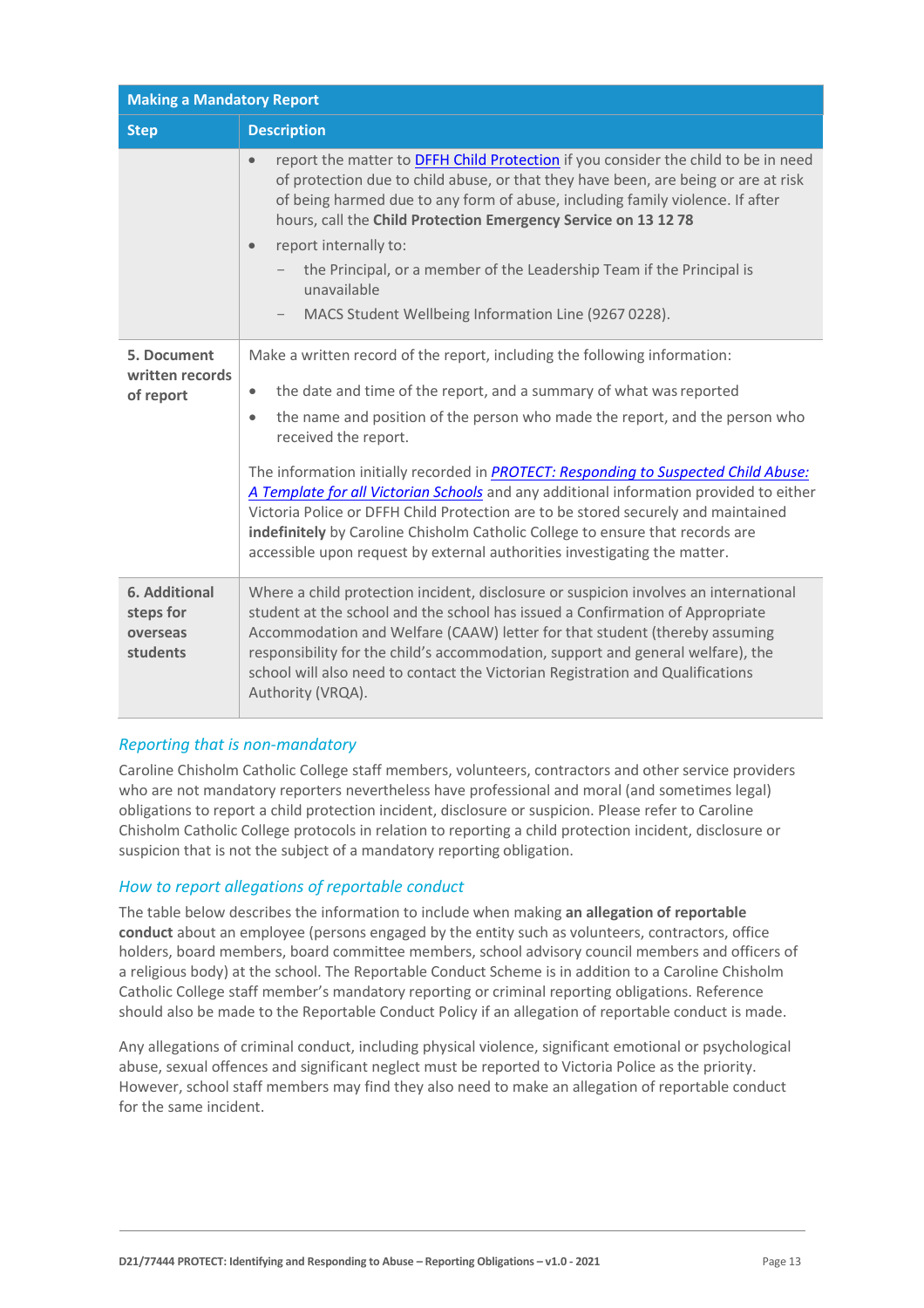For further support and advice regarding reporting conduct in Caroline Chisholm Catholic College under the Reportable Conduct Scheme, contact the MACS Safeguarding and Standards Team on 03 9267 0288 o[r rcs@macs.vic.edu.au.](mailto:rcs@macs.vic.edu.au.)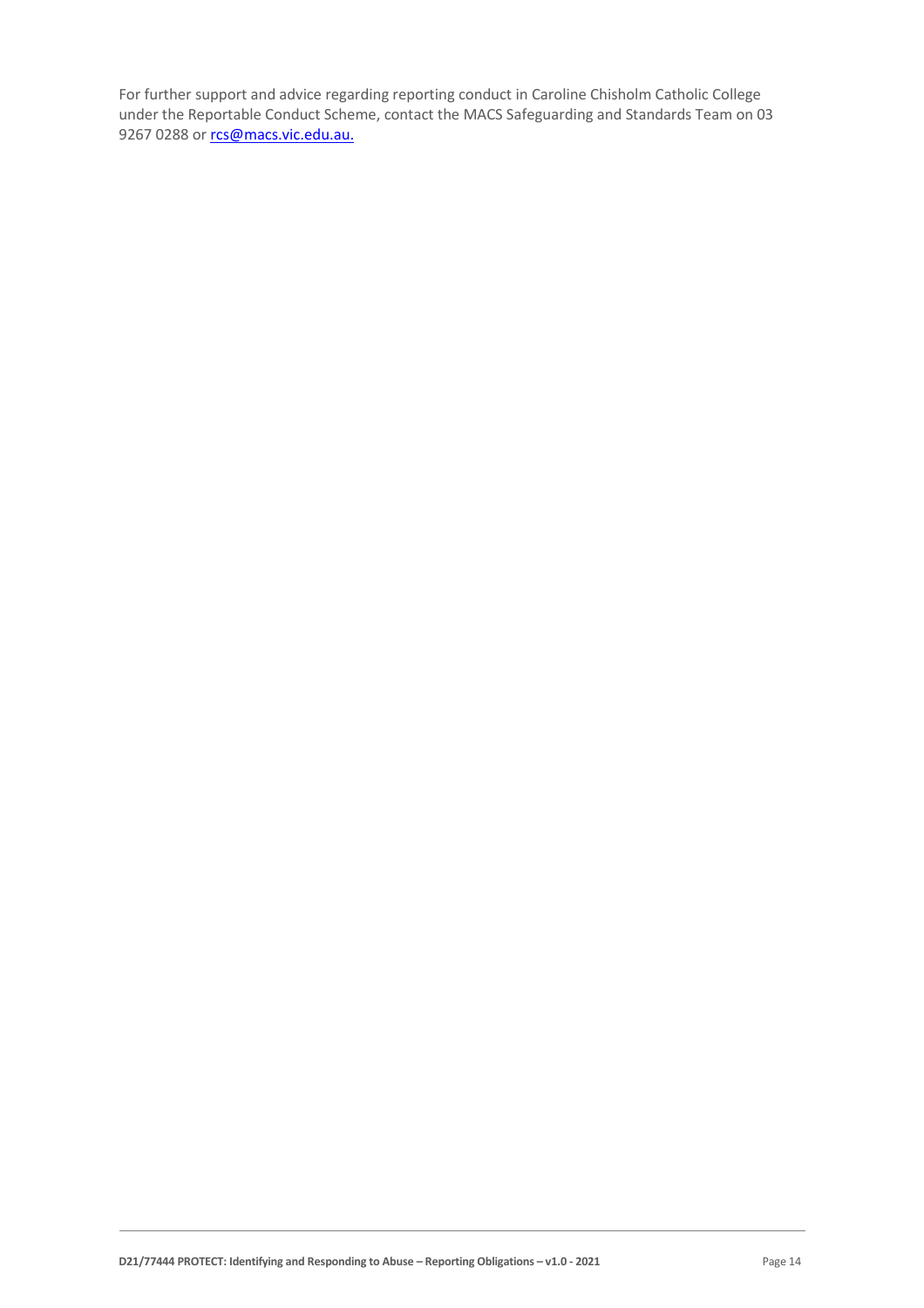| <b>Making an Allegation of Reportable Conduct</b> |                                                                                                                                                                                                                                                                                                                                                                                                                                                                                                                                                                                                                                                |  |
|---------------------------------------------------|------------------------------------------------------------------------------------------------------------------------------------------------------------------------------------------------------------------------------------------------------------------------------------------------------------------------------------------------------------------------------------------------------------------------------------------------------------------------------------------------------------------------------------------------------------------------------------------------------------------------------------------------|--|
| <b>Step</b>                                       | <b>Description</b>                                                                                                                                                                                                                                                                                                                                                                                                                                                                                                                                                                                                                             |  |
| 1. Keep notes                                     | Keep comprehensive notes that are dated and include the following information:<br>a description of the concerns (e.g. physical injuries, student behaviour)<br>$\bullet$<br>the source of those concerns (e.g. observation, report from child or another<br>$\bullet$<br>person)<br>any actions taken as a result of the concerns (e.g. consultation with the<br>$\bullet$<br>Principal, report to DFFH Child Protection, etc.).                                                                                                                                                                                                               |  |
| 2. Make the<br>report                             | As soon as a person forms a reasonable belief that an employee (persons engaged<br>by the entity such as volunteers, contractors, office holders, board members,<br>board committee members, school advisory council members and officers of a<br>religious body) at the school has engaged in reportable conduct or misconduct<br>that may involve reportable conduct, you must report this allegation to the<br>school's Principal or, if the Principal is involved in the allegation, the Leadership<br>Team or the Regional General Manager who will notify the Safeguarding and<br>Standards Team on 03 9267 0288 or rcs@macs.vic.edu.au. |  |

# *What should the principal of Caroline Chisholm Catholic College do about a reportable allegation?*

Below are the steps that the principal of Caroline Chisholm Catholic College must take if there is a potential reportable allegation. These steps are in general order of priority, but the guidance may change depending on the circumstances. **In all cases, reportable allegations must be referred to the MACS Safeguarding and Standards Team as soon as practicable on 03 9267 0288 or [rcs@macs.vic.edu.au.](mailto:rcs@macs.vic.edu.au)**

Reference should also be made to the Reportable Conduct Policy to ensure that all obligations are complied with in relation to reporting an allegation of reportable conduct.

| What if a student or another child informs you | What if a staff member or another adult informs |
|------------------------------------------------|-------------------------------------------------|
| of a reportable allegation?                    | you of a reportable allegation?                 |

1. The first step should always be to ensure the student/child is safe. If you believe a child faces immediate danger or risk of harm, contact Victoria Police on 000.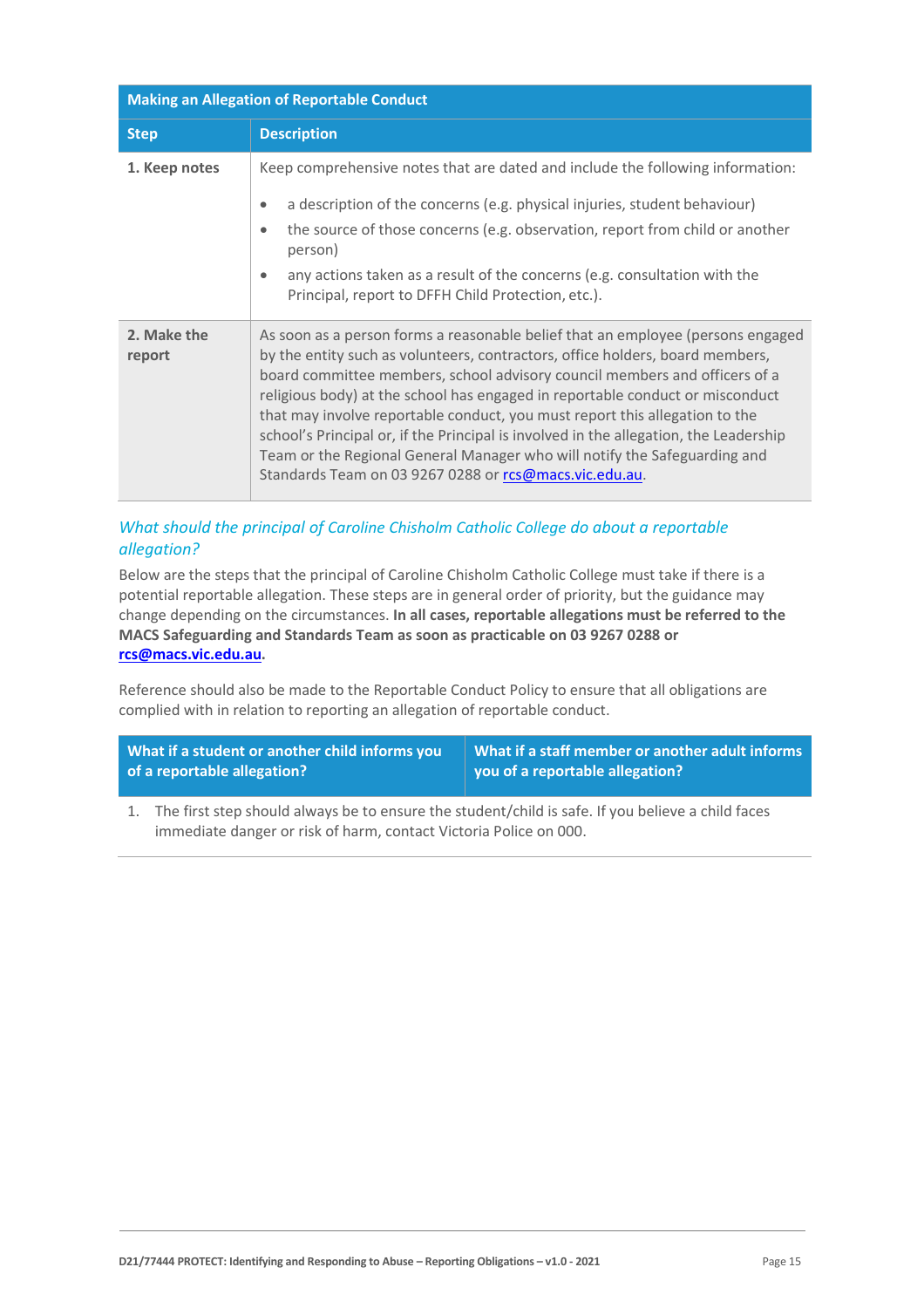|                         | What if a student or another child informs you<br>of a reportable allegation?                                                                                                                                                                                                                                                                                                                                                                                                     |    | What if a staff member or another adult informs<br>you of a reportable allegation?                                                                                         |
|-------------------------|-----------------------------------------------------------------------------------------------------------------------------------------------------------------------------------------------------------------------------------------------------------------------------------------------------------------------------------------------------------------------------------------------------------------------------------------------------------------------------------|----|----------------------------------------------------------------------------------------------------------------------------------------------------------------------------|
|                         | 2. When speaking with a child or young person,<br>it is important to remember that if they have<br>decided to speak to you, then there is a good<br>chance they trust you.                                                                                                                                                                                                                                                                                                        | 2. | Thank the individual for bringing the<br>allegation to your attention. Offer them<br>support and assistance as necessary. If they<br>are a staff member, refer them to the |
| $\bullet$               | Give the child or young person your full<br>attention.                                                                                                                                                                                                                                                                                                                                                                                                                            |    | Employee Assistance Program (EAP), where<br>available.                                                                                                                     |
| $\bullet$               | Listen calmly and empathically.                                                                                                                                                                                                                                                                                                                                                                                                                                                   |    |                                                                                                                                                                            |
| $\bullet$               | Reassure the child or young person that it is<br>right to tell.                                                                                                                                                                                                                                                                                                                                                                                                                   |    |                                                                                                                                                                            |
| $\qquad \qquad \bullet$ | Accept the child or young person will disclose<br>only what they are comfortable disclosing<br>and recognise the bravery/strength of the<br>child for talking about something that is<br>difficult.                                                                                                                                                                                                                                                                               |    |                                                                                                                                                                            |
| $\bullet$               | Let the child or young person take their time.                                                                                                                                                                                                                                                                                                                                                                                                                                    |    |                                                                                                                                                                            |
| $\bullet$               | Let the child or young person use their own<br>words.                                                                                                                                                                                                                                                                                                                                                                                                                             |    |                                                                                                                                                                            |
| $\bullet$               | Don't make promises you can't keep.                                                                                                                                                                                                                                                                                                                                                                                                                                               |    |                                                                                                                                                                            |
| 3.                      | Tell the child or young person what you plan<br>to do next.                                                                                                                                                                                                                                                                                                                                                                                                                       | 3. | Explain to the person making the report that<br>the school will manage the concern<br>confidentially and, to protect all parties, they<br>should not discuss the matter.   |
|                         | 4. Take a moment to make a record of the allegations. If appropriate, use <b>PROTECT: Responding to</b><br>Suspected Child Abuse: A Template for all Victorian Schools. You may also make a note in your<br>diary. If a staff member, parent or other adult was present, ask them to make a record as well.                                                                                                                                                                       |    |                                                                                                                                                                            |
|                         | 5. Consider whether you need to refer the matter to Victoria Police or DFFH Child Protection. If<br>necessary, report the matter in accordance with the actions documented in PROTECT: Identifying<br>and Responding to All Forms of Abuse in Victorian Schools and Four Critical Actions for Schools:<br>Responding to Incidents, Disclosures and Suspicions of Child Abuse, using PROTECT: Responding to<br><b>Suspected Child Abuse: A Template for all Victorian Schools.</b> |    |                                                                                                                                                                            |
| 6.                      | If relevant, notify the child's parents following advice in <b>PROTECT: Identifying and Responding to</b><br>All Forms of Abuse in Victorian Schools and Four Critical Actions for Schools: Responding to<br><b>Incidents, Disclosures and Suspicions of Child Abuse.</b>                                                                                                                                                                                                         |    |                                                                                                                                                                            |
| 7.                      | As soon as practicable, contact the MACS Safeguarding and Stardards Team for advice (including<br>guidance as to whether the alleged conduct is reportable), support and assistance to discuss the<br>circumstances, and notify the Executive Director of MACS. https://www.macs.vic.edu.au/Contact-<br>Us.aspx                                                                                                                                                                   |    |                                                                                                                                                                            |

- 8. If the matter does involve a reportable allegation, the Principal, with the assistance of the MACS Employee Relations Unit, will notify the CCYP with authorisation from the Executive Director of MACS.
- 9. Conduct a risk assessment (with the assistance of MACS Safeguard and Standards Team) to determine any measures that should be put in place to manage the person against whom allegations have been made, and to protect the student(s)/child(ren) against whom reportable conduct may have occurred.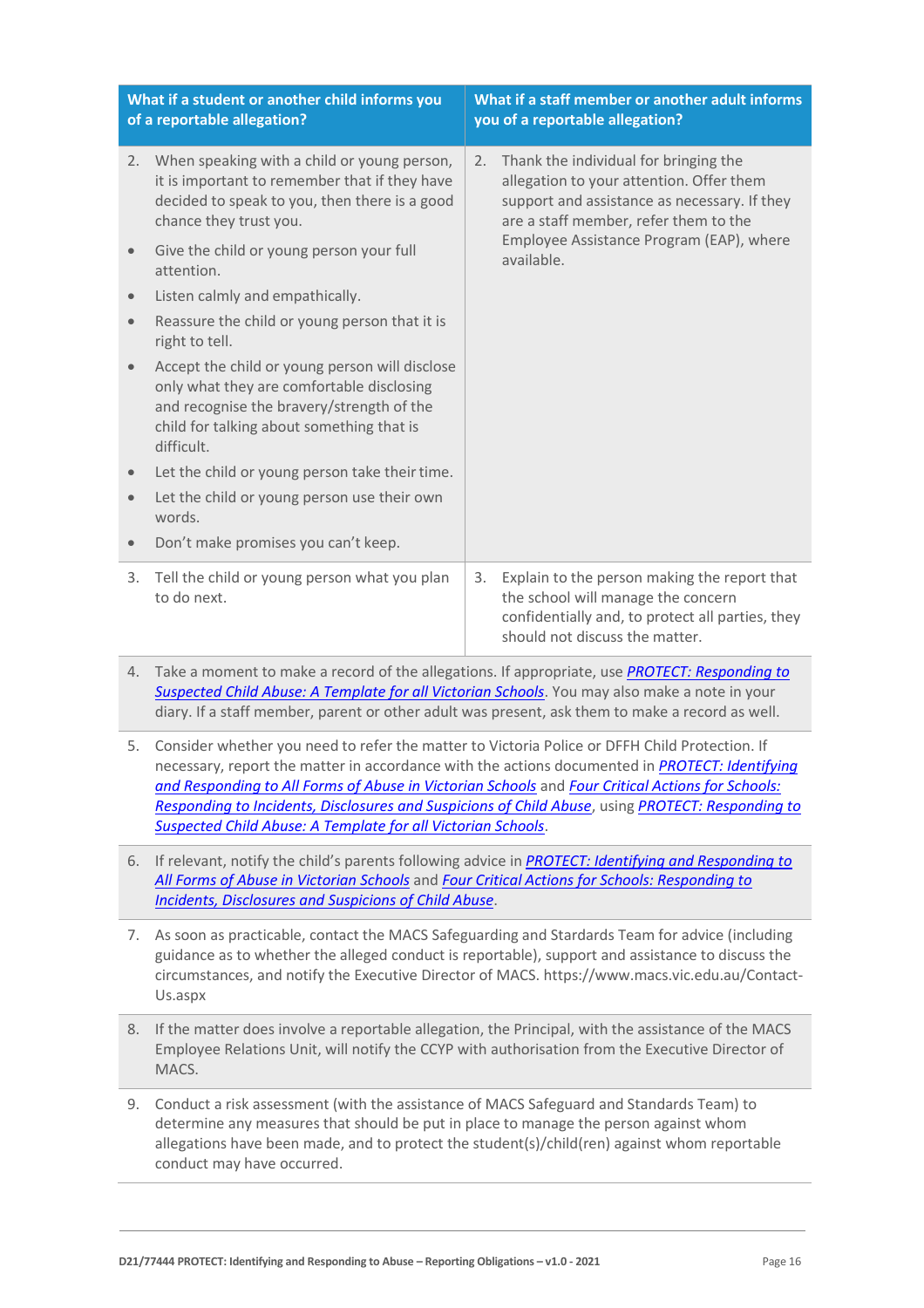If you think you have a reportable allegation, it is important that you:

- do not say or do anything to suggest to the student that you doubt them or make them feel ashamed to have revealed the allegation
- do not start investigating the allegation, including unnecessarily questioning the student or speaking with the person who is the subject of the allegation, without conducting a risk assessment; otherwise you may be putting the student, the staff member, the school or the investigation at risk.

#### *Child FIRST/The Orange Door*

If you believe that a child is not subject to abuse, including family violence, but you still hold significant concerns for their wellbeing (e.g. risk-taking behaviour, parenting difficulties, isolation from family or lack of support), **you must still act**. This may include making a referral to or seeking advice from Child FIRST/The Orange Door.

Child FIRST/The Orange Door is a family information, referral and support team run by a registered community service in a local area that can receive confidential referrals about a child of concern. It does not have any statutory powers to protect a child, but can refer matters to relevant services.

You should make a report to Child FIRST/The Orange Door if:

- you have a significant concern for a child's wellbeing
- your concerns are about circumstances that have a low-to-moderate impact on the child
- the child's immediate safety is not compromised
- you and the school have discussed the referral to Child FIRST/The Orange Door with the child's parents/carers, and all parties are supportive of this decision.

Where you believe that the child's parents/carers will not be supportive of the referral, or the child is partaking in any risk-taking activity that is illegal and extreme in nature or poses a high risk to the child or others, you may refer the matter to DFFH Child Protection.

If you are unsure of what action to take in response to your concerns about a child, speak to the Principal or a member of the school's Leadership Team, or contact DFFH Child Protection or Child FIRST/The Orange Door for further advice.

For more information, refer to *[PROTECT: Identifying and Responding to All Forms of Abuse in Victorian](http://www.education.vic.gov.au/Documents/about/programs/health/protect/ChildSafeStandard5_SchoolsGuide.pdf)  [Schools](http://www.education.vic.gov.au/Documents/about/programs/health/protect/ChildSafeStandard5_SchoolsGuide.pdf)*.

#### *Making additional reports*

After you have made a report, you may continue to suspect that a child is at risk and in need of protection. Any further observations should continue to be recorded and a report made on each separate occasion where a belief has been formed – on reasonable grounds – that a child is likely to be at risk and in need of protection. Additional reports should use the same format outlined above in this Policy at Critical Action 2: Reporting to Authorities.

If there is any suspicion that this relates to a sexual offence involving a person over 18 and a child under 16, then it must be reported to Victoria Police. For more information, refer to the Failure to [disclose](#page-5-0) section of this Policy.

Where a Caroline Chisholm Catholic College staff member is aware that another school staff member has formed a reasonable belief about the same child on the same occasion, or based on the same indicators of abuse, and has made a report to the appropriate authority, the Caroline Chisholm Catholic College staff member need not make a further report.

However, if the Caroline Chisholm Catholic College staff member has formed a reasonable belief of abuse or significant risk of abuse to the child based on different observations, further indicators or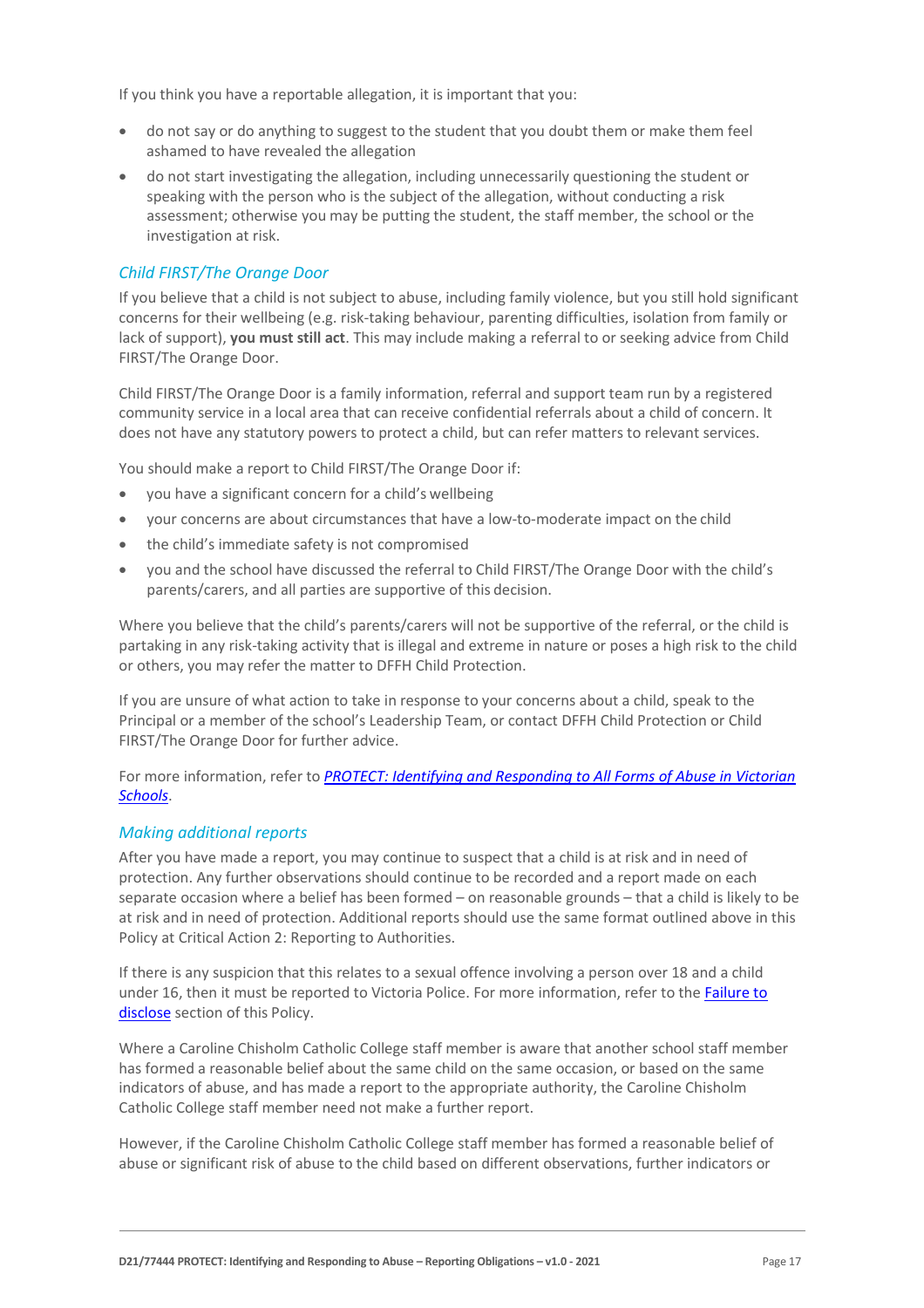additional information, a further report must be made to the appropriate authority detailing this additional information.

#### *Critical Action 3: Contacting Parents/Carers*

Where it is suspected that a child at Caroline Chisholm Catholic College has been or is at risk of being abused, it is critical that parents/carers of the child are notified as soon as practicable after a report is made to the authorities.

Caroline Chisholm Catholic College must always seek advice from Victoria Police or DFFH Child Protection to ensure that it is appropriate to contact the parents/carers.

In circumstances of family violence, staff of Caroline Chisholm Catholic College should:

- take care not to inadvertently alert the alleged perpetrator by notifying parents/carers as it could increase risk of harm to the child, other family members or schoolstaff
- seek advice from DFFH Child Protection or Child FIRST/The Orange Door before alerting parents/carers about safe strategies for communicating with a parent/carer who is experiencing family violence and on recommending family violence support services.

Advice from **Victoria Police or DFFH Child Protection** will depend on a number of factors, including whether:

- the parents/carers of the child are alleged to have engaged in the abuse (including in circumstances of suspected family violence)
- a disclosure to the parents/carers may result in further abuse to the child
- the child is a mature minor (at least 17 years of age and assessed to be sufficiently mature and intelligent to make decisions for themselves) and has requested that their parents/carers not be notified – the school should insist that another responsible adult is notified in lieu of the parents/carers
- the notification of parents/carers would adversely affect an investigation of the matter by external authorities.

Where the suspicion of abuse or risk of abuse has not yet warranted a reasonable belief, parents/carers should also be notified promptly after the school has carefully considered the factors listed above.

In some circumstances, a child may have returned to the care of their parent/carer before advice has been received from Victoria Police or DFFH Child Protection. In these circumstances, staff members of Caroline Chisholm Catholic College should not share any information with the parent/carer that may place the child or any other person at risk, or where the child is a mature minor.

For detailed guidance on how to have this conversation with a parent or carer, refer to *[PROTECT:](http://www.education.vic.gov.au/Documents/about/programs/health/protect/ChildSafeStandard5_SchoolsGuide.pdf)  [Identifying and Responding to All Forms of Abuse in Victorian Schools.](http://www.education.vic.gov.au/Documents/about/programs/health/protect/ChildSafeStandard5_SchoolsGuide.pdf)*

#### *Critical Action 4: Providing Ongoing Support*

Caroline Chisholm Catholic College staff members who witness a child protection incident, receive a disclosure or develop a suspicion of child abuse (including exposure to family violence) have a critical role to play in supporting students impacted by the child protection matter to ensure that they feel supported and safe at the school. Schools also play a critical role in building students' resilience and protective factors, which can reduce the long-term impacts of child abuse by providing them with the opportunity to be supported and heard by a school staff member they trust.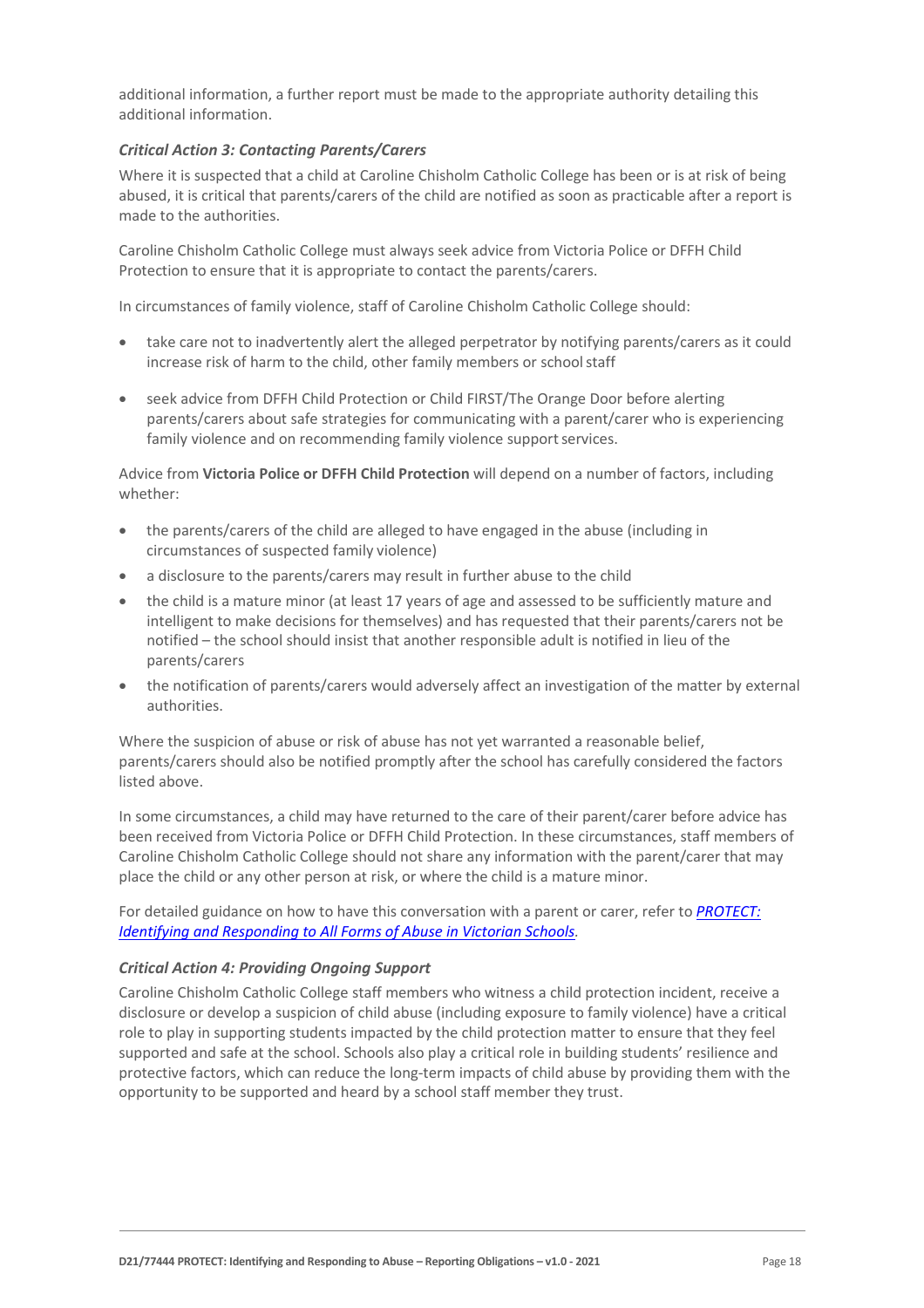Support provided to students at Caroline Chisholm Catholic College includes:

- regularly communicating with the student and their parents/carers where appropriate
- convening a Student Support Group of school wellbeing staff and teachers to plan, support and monitor affected students
- developing Student Support Plans for students impacted by the incident to ensure appropriate levels of care and support are provided depending on theirinvolvement.

You should contact MACS Regional General Manager for a description of the range of school-based support services that may be available, including SAFEMinds and referrals to family violence services, Centres Against Sexual Assault (CASA) or headspace.

Where external authorities are investigating a report of abuse or risk of abuse, it is the role of the Principal of Caroline Chisholm Catholic College to ensure that students are supported throughout interviews at the school. For more information on this topic, refer to *[School Guidelines 2.19a: Police](https://www.cem.edu.au/About-Us/Policies/Police-and-DHHS-Interview-Protocols.aspx)  and DFFH [Interview Protocols.](https://www.cem.edu.au/About-Us/Policies/Police-and-DHHS-Interview-Protocols.aspx)*

Caroline Chisholm Catholic College and our governing body have a duty to provide support to school staff members who have witnessed an incident or disclosure, or who have made a report to external authorities about a reasonable belief of child abuse. It is important that we remember that staff members may have also experienced child abuse (including family violence) or be experiencing family violence and abuse in their own lives. Caroline Chisholm Catholic College staff members requiring wellbeing support can contact the school's EAP provider.

Information to support MACS schools in understanding their obligation to employees and to provide suggestions of how to assist employees experiencing family and domestic violence may be found in the Catholic Education Commission of Victoria Ltd's *[Family and Domestic Violence: A Guide to](https://www.cecv.catholic.edu.au/Media-Files/IR/Policies-Guidelines/Family-Domestic-Violence/Guide-to-family-and-domestic-violence-(1).aspx)  [Supporting Staff](https://www.cecv.catholic.edu.au/Media-Files/IR/Policies-Guidelines/Family-Domestic-Violence/Guide-to-family-and-domestic-violence-(1).aspx)[.](http://www.cecv.catholic.edu.au/Media-Files/IR/Policies-Guidelines/Guide-to-family-and-domestic-violence.aspx)*

Caroline Chisholm Catholic College should conduct a review of the reporting process four–six weeks after a report has been made to identify if any follow-up support actions are needed. Refer to *[PROTECT: Responding to Suspected Child Abuse: A Template for all Victorian Schools](http://www.education.vic.gov.au/Documents/about/programs/health/protect/PROTECT_Responding_TemplateSchools.pdf)* for more information.

#### **Potential consequences of making a report**

| <b>Potential</b><br>consequence | <b>Description</b>                                                                                                                                                                                                                                                                                                                                                                                                                                                                                                                                     |  |
|---------------------------------|--------------------------------------------------------------------------------------------------------------------------------------------------------------------------------------------------------------------------------------------------------------------------------------------------------------------------------------------------------------------------------------------------------------------------------------------------------------------------------------------------------------------------------------------------------|--|
| Confidentiality                 | The identity of a reporter must remain confidential unless:<br>the reporter chooses to inform the child, young person or parent of the<br>$\bullet$<br>report<br>the reporter consents in writing to their identity being disclosed<br>$\bullet$<br>a court or tribunal decides that it is necessary for the identity of the reporter<br>$\bullet$<br>to be disclosed, to ensure the safety and wellbeing of the child<br>a court or tribunal decides that, in the interests of justice, the reporter is<br>$\bullet$<br>required to provide evidence. |  |
| Professional<br>protection      | If a report is made in good faith:<br>it does not constitute unprofessional conduct or a breach of professional<br>$\bullet$<br>ethics on the part of the reporter                                                                                                                                                                                                                                                                                                                                                                                     |  |

This table describes the potential consequences of making a report.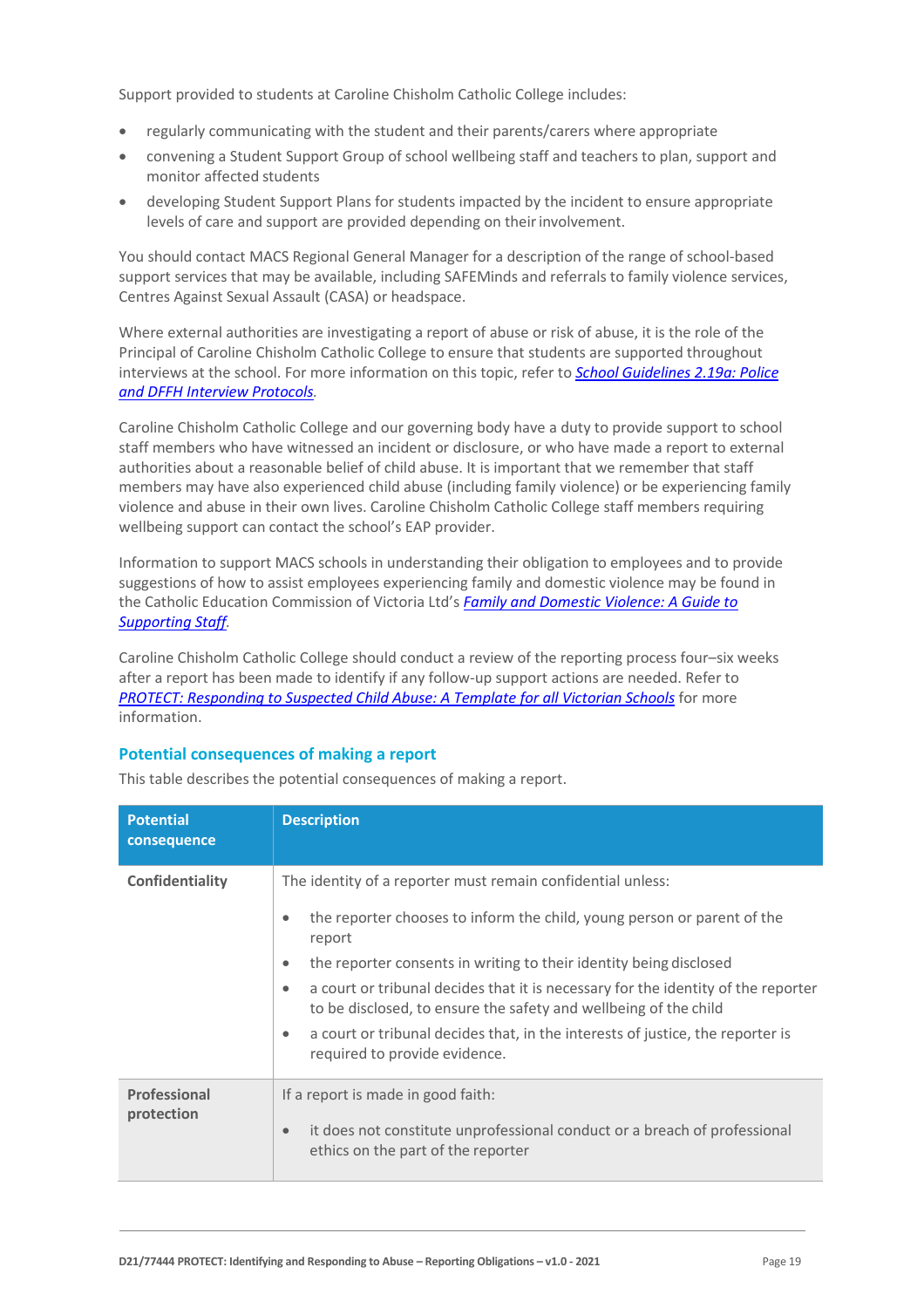| <b>Potential</b><br>consequence                 | <b>Description</b>                                                                                                                                                                                                                                                                                                                                                                                                   |
|-------------------------------------------------|----------------------------------------------------------------------------------------------------------------------------------------------------------------------------------------------------------------------------------------------------------------------------------------------------------------------------------------------------------------------------------------------------------------------|
|                                                 | the reporter cannot be held legally liable in respect of the report.<br>$\bullet$                                                                                                                                                                                                                                                                                                                                    |
| <b>Interviews</b>                               | DFFH Child Protection and/or Victoria Police may conduct interviews of children<br>and young people at the school without their parent's knowledge or consent.                                                                                                                                                                                                                                                       |
|                                                 | Interviewing children and young people at Caroline Chisholm Catholic<br>$\bullet$<br>College should only occur in exceptional circumstances and if it is in the best<br>interests of the child to proceed in this manner.                                                                                                                                                                                            |
|                                                 | DFFH Child Protection and/or Victoria Police will notify the principal or a<br>$\bullet$<br>member of the Leadership Team of their intention to interview the child or<br>young person on the school premises.                                                                                                                                                                                                       |
|                                                 | When DFFH Child Protection workers/police officers come to Caroline<br>$\bullet$<br>Chisholm Catholic College premises, the Principal or a member of the<br>Leadership Team should request to see identification before permitting<br>them to have access to the child or young person.                                                                                                                              |
|                                                 | When a child or young person is being interviewed by DHHS Child Protection<br>$\bullet$<br>and/or Victoria Police, Caroline Chisholm Catholic College staff must arrange<br>to have a supportive adult present with the child or young person.                                                                                                                                                                       |
|                                                 | For more information on these requests and school responsibilities, see MACS<br>School Guidelines 2.19a: Police and DHHS Interview Protocols.                                                                                                                                                                                                                                                                        |
| <b>Support for the child</b><br>or young person | The roles and responsibilities of the principal or other school staff in supporting<br>children who are involved with DHHS Child Protection may include the following:                                                                                                                                                                                                                                               |
|                                                 | acting as a support person for the child or young person<br>$\bullet$                                                                                                                                                                                                                                                                                                                                                |
|                                                 | attending DFFH Child Protection case-planning meetings<br>$\bullet$                                                                                                                                                                                                                                                                                                                                                  |
|                                                 | observing and monitoring the child's behaviour<br>$\bullet$                                                                                                                                                                                                                                                                                                                                                          |
|                                                 | liaising with professionals.<br>$\bullet$                                                                                                                                                                                                                                                                                                                                                                            |
| <b>Requests for</b><br>information              | DFFH Child Protection and/or Child FIRST/The Orange Door and/or Victoria<br>Police may request information about the child or family for the purpose of<br>investigating a report and assessing the risk to the child or young person.                                                                                                                                                                               |
|                                                 | In certain circumstances, DFFH Child Protection can also direct Caroline<br>Chisholm Catholic College staff to provide information or documents about the<br>protection or development of the child. Such directions should be in writing and<br>only be made by authorised persons within DFFH Child Protection. Refer to<br><b>PROTECT: Identifying and Responding to All Forms of Abuse in Victorian Schools.</b> |
| <b>Witness summons</b>                          | If DFFH Child Protection makes a protection application in the Children's Court of<br>Victoria, any party to the application may issue a witness summons to produce<br>documents and/or to give evidence in the proceedings. See MACS School<br>Guidelines 2.19a: Police and DHHS Interview Protocols.                                                                                                               |